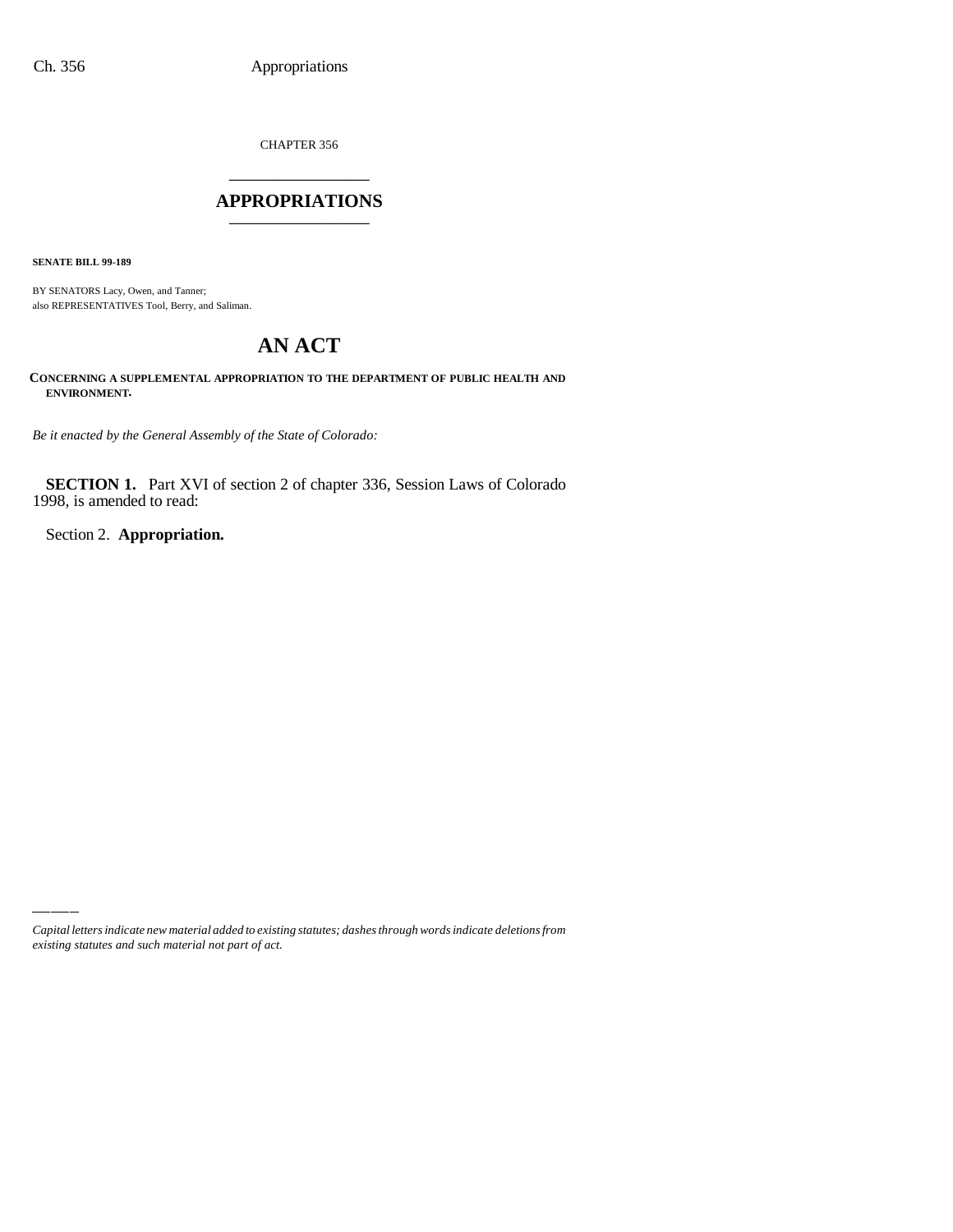|                                                    |                   |              |                                             |                | APPROPRIATION FROM   |                        |                |  |
|----------------------------------------------------|-------------------|--------------|---------------------------------------------|----------------|----------------------|------------------------|----------------|--|
|                                                    |                   |              |                                             | <b>GENERAL</b> |                      | <b>CASH</b>            |                |  |
|                                                    | <b>ITEM &amp;</b> |              | <b>GENERAL</b>                              | <b>FUND</b>    | <b>CASH</b>          | <b>FUNDS</b>           | <b>FEDERAL</b> |  |
|                                                    | <b>SUBTOTAL</b>   | <b>TOTAL</b> | <b>FUND</b>                                 | <b>EXEMPT</b>  | <b>FUNDS</b>         | <b>EXEMPT</b>          | <b>FUNDS</b>   |  |
|                                                    | \$                | \$           | \$                                          | \$             | \$                   | \$                     | \$             |  |
|                                                    |                   |              | <b>PART XVI</b>                             |                |                      |                        |                |  |
|                                                    |                   |              | DEPARTMENT OF PUBLIC HEALTH AND ENVIRONMENT |                |                      |                        |                |  |
| (1) ADMINISTRATION AND SUPPORT <sup>164, 165</sup> |                   |              |                                             |                |                      |                        |                |  |
| <b>Personal Services</b>                           | 3,379,126         |              | 339,668                                     |                | 84,675 <sup>a</sup>  | 2,954,783 <sup>b</sup> |                |  |
|                                                    | $(67.0$ FTE)      |              |                                             |                |                      |                        |                |  |
| <b>Sick and Annual Payouts</b>                     | 289,900           |              |                                             |                |                      | 289,900 <sup>b</sup>   |                |  |
| Health, Life, and Dental                           | 1,383,086         |              | 251,136                                     |                | 414,635 <sup>a</sup> | 353,225 <sup>b</sup>   | 364,090        |  |
| Short-term Disability                              | 70,082            |              | 12,941                                      |                | $21,644^a$           | $16,265^b$             | 19,232         |  |
| Salary Survey,                                     |                   |              |                                             |                |                      |                        |                |  |
| Anniversary Increases,                             |                   |              |                                             |                |                      |                        |                |  |
| and Shift Differential                             | 3,025,555         |              | 462,590                                     |                | 693,518 <sup>a</sup> | 563,373 <sup>b</sup>   | 1,306,074      |  |
| <b>Workers' Compensation</b>                       | 251,100           |              | 30,071                                      |                |                      | $221,029^b$            |                |  |
| <b>Operating Expenses</b>                          | 1,569,513         |              |                                             |                |                      | 1,569,513 <sup>b</sup> |                |  |
| Legal Services for 22,495                          |                   |              |                                             |                |                      |                        |                |  |
| hours                                              | 1,104,701         |              | 215,346                                     |                | 52,483 <sup>a</sup>  | 769,409 <sup>b</sup>   | 67,463         |  |
| <b>Administrative Law</b>                          |                   |              |                                             |                |                      |                        |                |  |
| Judge Services for 270                             |                   |              |                                             |                |                      |                        |                |  |
| hours                                              | 23,085            |              | 23,085                                      |                |                      |                        |                |  |
|                                                    | 25,645            |              | 25,645                                      |                |                      |                        |                |  |
|                                                    |                   |              |                                             |                |                      |                        |                |  |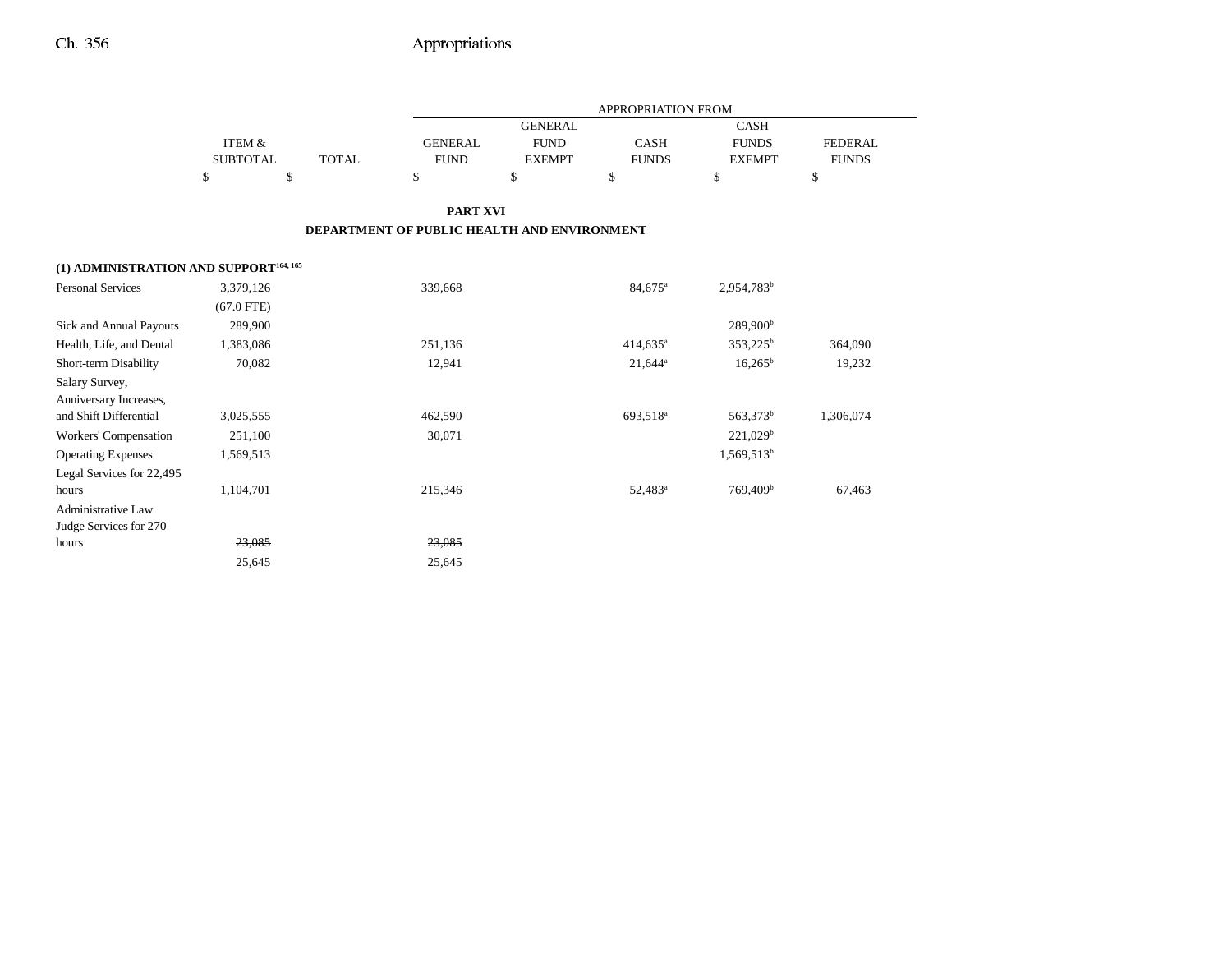| Payment to Risk                 |           |            |        |                     |                       |        |
|---------------------------------|-----------|------------|--------|---------------------|-----------------------|--------|
| Management and                  |           |            |        |                     |                       |        |
| <b>Property Funds</b>           | 131,160   |            | 33,448 |                     | $97,712$ <sup>b</sup> |        |
|                                 | 121,400   |            | 30,959 |                     | $90,441^{\rm b}$      |        |
| <b>Vehicle Lease Payments</b>   | 282,797   |            | 75,594 | 70,832 <sup>a</sup> | $52,291^{\rm b}$      | 84,080 |
| <b>Leased Space</b>             | 4,123,066 |            | 65,799 |                     | $4,048,646^b$         | 8,621  |
| Capitol Complex Leased          |           |            |        |                     |                       |        |
| Space                           | 22,510    |            | 4,412  |                     | $18,098$ <sup>b</sup> |        |
|                                 | 19,949    |            | 3,910  |                     | $16,039^b$            |        |
| <b>Utilities</b>                | 257,132   |            | 31,943 |                     | $225,189^b$           |        |
| Reimbursement for               |           |            |        |                     |                       |        |
| Members of the State            |           |            |        |                     |                       |        |
| Board of Health                 | 4,868     |            | 4,868  |                     |                       |        |
| <b>Indirect Cost Assessment</b> | 97,135    |            |        | $45,436^{\rm a}$    | $30,112^b$            | 21,587 |
|                                 |           | 16,014,816 |        |                     |                       |        |
|                                 |           | 16,005,055 |        |                     |                       |        |

a These amounts shall be from various sources of cash funds.

<sup>b</sup> Of these amounts, \$10,281,745(T) shall be from federal and cash funds indirect cost recoveries, \$105,705(T) shall be from Medicaid funds appropriated in the Department of Health Care Policy and Financing, and \$822,095 \$812,765 shall be from various sources of cash funds exempt.

| (2) INFORMATION TECHNOLOGY SERVICES |  |  |  |  |  |  |
|-------------------------------------|--|--|--|--|--|--|
|-------------------------------------|--|--|--|--|--|--|

| <b>Personal Services</b>  | 1,471,771 | 624,577    | $149.479$ <sup>a</sup> | 451.348 <sup>b</sup> | 246,367         |
|---------------------------|-----------|------------|------------------------|----------------------|-----------------|
|                           |           | (14.2 FTE) | $(2.4$ FTE)            | $(7.3$ FTE)          | (4.6 FTE)       |
| <b>Operating Expenses</b> | 177.916   | 26,902     | $23,716^a$             | 123.274 <sup>b</sup> | $4,024^{\circ}$ |
| Purchase of Services from |           |            |                        |                      |                 |
| <b>Computer Center</b>    | 316,731   | 316.731    |                        |                      |                 |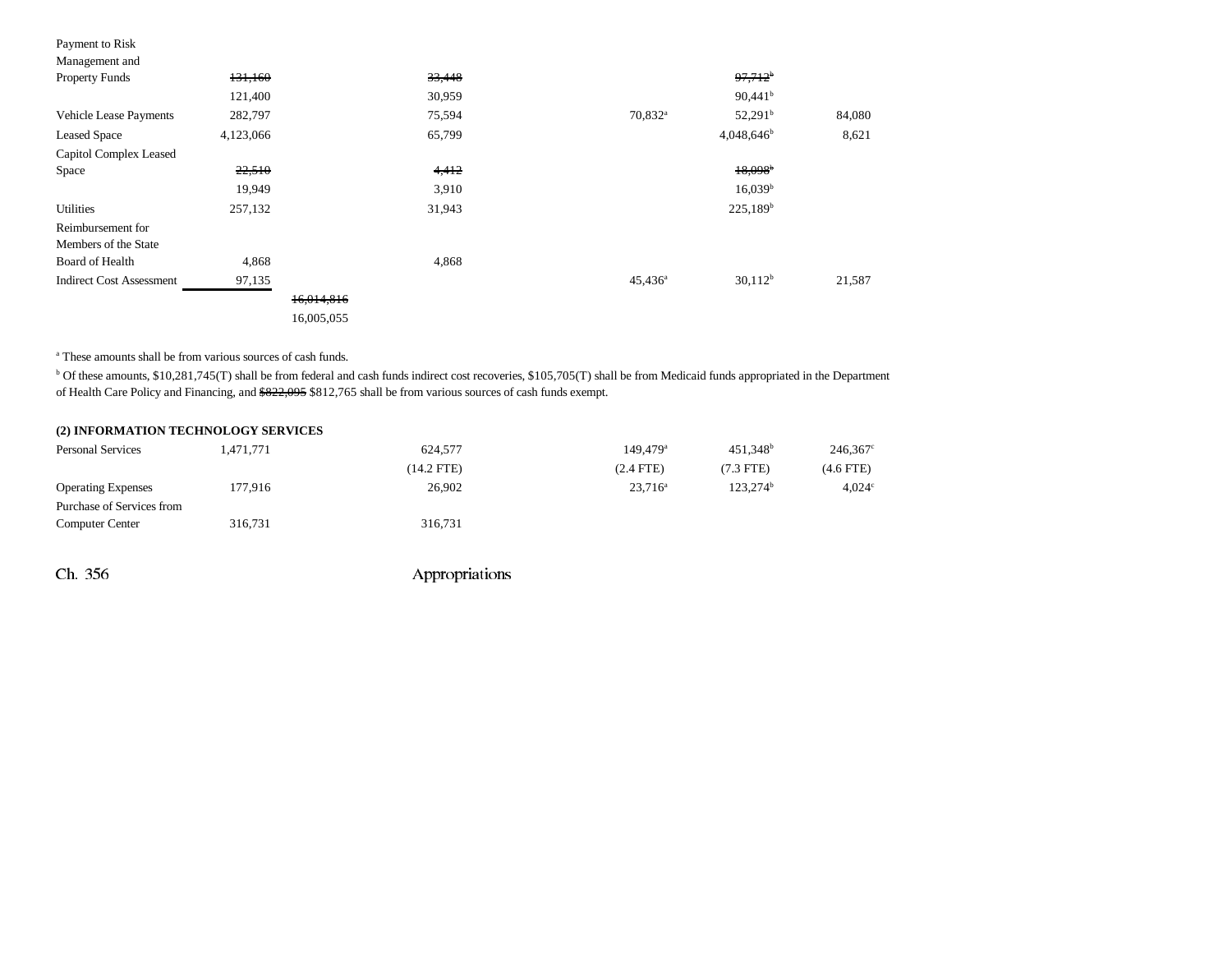|                                  |                           |              |                               |                                                | <b>APPROPRIATION FROM</b>   |                                       |                                |
|----------------------------------|---------------------------|--------------|-------------------------------|------------------------------------------------|-----------------------------|---------------------------------------|--------------------------------|
|                                  | ITEM &<br><b>SUBTOTAL</b> | <b>TOTAL</b> | <b>GENERAL</b><br><b>FUND</b> | <b>GENERAL</b><br><b>FUND</b><br><b>EXEMPT</b> | <b>CASH</b><br><b>FUNDS</b> | CASH<br><b>FUNDS</b><br><b>EXEMPT</b> | <b>FEDERAL</b><br><b>FUNDS</b> |
|                                  | \$                        | \$           | \$                            | \$                                             | \$                          | S                                     | \$                             |
| <b>ADP</b> Capital Outlay        | 473,715                   |              | 148,725                       |                                                | $125,877$ <sup>a</sup>      | $169,075^{\rm b}$                     | $30,038^{\circ}$               |
| Year 2000 Projects <sup>64</sup> | 524,464                   |              | 225,520                       |                                                |                             | 298,944 <sup>b</sup>                  |                                |
| <b>Indirect Cost Assessment</b>  | 95,066                    |              |                               |                                                | $39,130^a$                  |                                       | $55,936^{\circ}$               |
|                                  |                           | 3,059,663    |                               |                                                |                             |                                       |                                |

a Of these amounts, \$81,001 shall be from stationary sources fees, \$62,655 shall be from hazardous materials and waste management, \$28,200 shall be from laboratory fees, \$16,150 shall be from vital records fees, \$15,400 shall be from radiation control fees, \$7,300 shall be from artificial tanning fees, and \$127,496 shall be from various sources of cash funds.

b Of these amounts, \$928,191(T) shall be from indirect cost recoveries and \$114,450 from various sources of cash fund reserves.

c For informational purposes only, these amounts include \$90,920 from the U.S. Environmental Protection Agency, \$83,611 from the Women, Infant, and Children Grant, \$75,889 from the Maternal and Child Health Block Grant, \$21,043 from the Preventative Health Block Grant, and \$64,902 from various sources of federal funds.

#### **(3) LABORATORY & RADIATION SERVICES**

| (A) Laboratory Services         |           |            |                        |                      |                      |
|---------------------------------|-----------|------------|------------------------|----------------------|----------------------|
| <b>Personal Services</b>        | 3,139,588 | 691,110    | 1,640,434 <sup>a</sup> | $363.945^{\rm b}$    | 444,099 <sup>°</sup> |
|                                 |           | (13.7 FTE) | $(30.4$ FTE)           | $(6.6$ FTE)          | (11.8 FTE)           |
| <b>Operating Expenses</b>       | 1,334,059 | 213,198    | 750.147 <sup>a</sup>   | 232.777 <sup>b</sup> | 137,937              |
| <b>Indirect Cost Assessment</b> | 571,867   |            | 494.937 <sup>a</sup>   | $31.954^b$           | 44,976               |
|                                 | 5.045.514 |            |                        |                      |                      |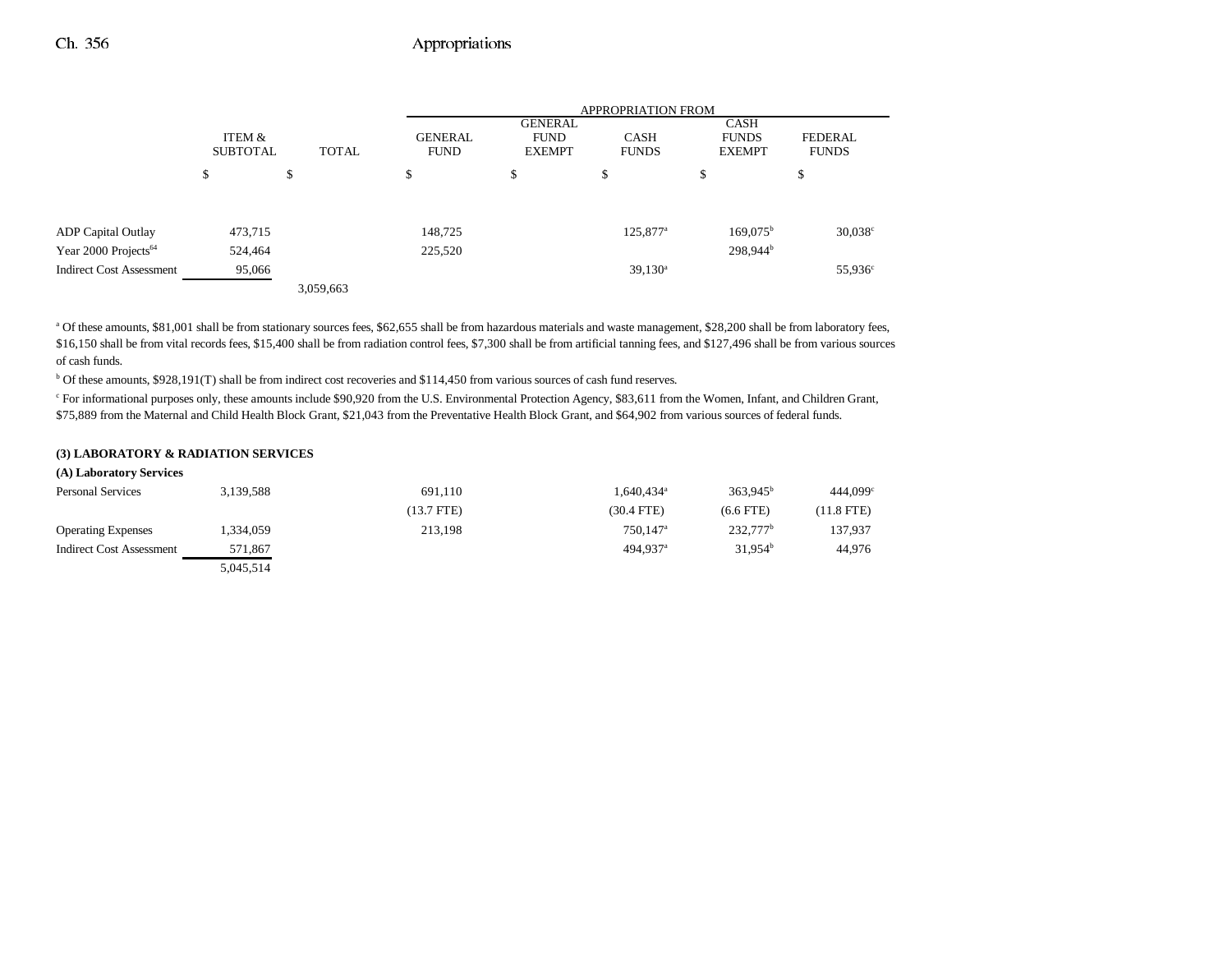<sup>a</sup> Of these amounts, \$1,376,842 shall be from the Newborn Screening and Genetics Counseling Cash Fund, \$111,366 shall be from the Law Enforcement Assistance Fund,

\$6,552 shall be from the Streptococcus Test Fund, and \$1,390,758 shall be from various sources of cash funds.

b Of these amounts, \$251,171(T) shall be from funds appropriated to the Water Quality Control Division, \$186,857(T) shall be from indirect cost recoveries, \$111,298 shall be from reserves in the Newborn Screening and Genetics Counseling Cash Fund, and \$79,350 shall be from various sources of cash funds exempt.

c This amount includes \$220,000 from the Preventive Health Services Block Grant.

#### **(B) Radiation Services**

| Program Costs                   | 1,168,587 | 243,816     | $602,060$ <sup>a</sup> | 23,719 <sup>b</sup> | 298,992     |
|---------------------------------|-----------|-------------|------------------------|---------------------|-------------|
|                                 |           | $(4.4$ FTE) | $(8.4$ FTE)            |                     | $(2.3$ FTE) |
| Low Level Radiation             |           |             |                        |                     |             |
| Compact                         | 35,748    |             | 35,748 <sup>a</sup>    |                     |             |
|                                 |           |             | $(0.2$ FTE)            |                     |             |
| X-Ray Inspections               |           |             |                        |                     |             |
| <b>Personal Services</b>        | 199,042   |             | 199,042 <sup>a</sup>   |                     |             |
|                                 |           |             | $(4.0$ FTE)            |                     |             |
| X-Ray Inspections               |           |             |                        |                     |             |
| <b>Operating Expenses</b>       | 6,954     |             | $6,954^{\circ}$        |                     |             |
| Federal Programs                | 366,811   |             |                        |                     | 366,811     |
|                                 |           |             |                        |                     | $(5.2$ FTE) |
| <b>Indirect Cost Assessment</b> | 306,617   |             | 187,970 <sup>a</sup>   | $3,616^b$           | 115,031     |
|                                 | 2,083,759 |             |                        |                     |             |

a These amounts shall be from the Radiation Control Fund.

b These amounts shall be from reserves in the Radiation Control Fund.

### **(C) Emergency Response Program166**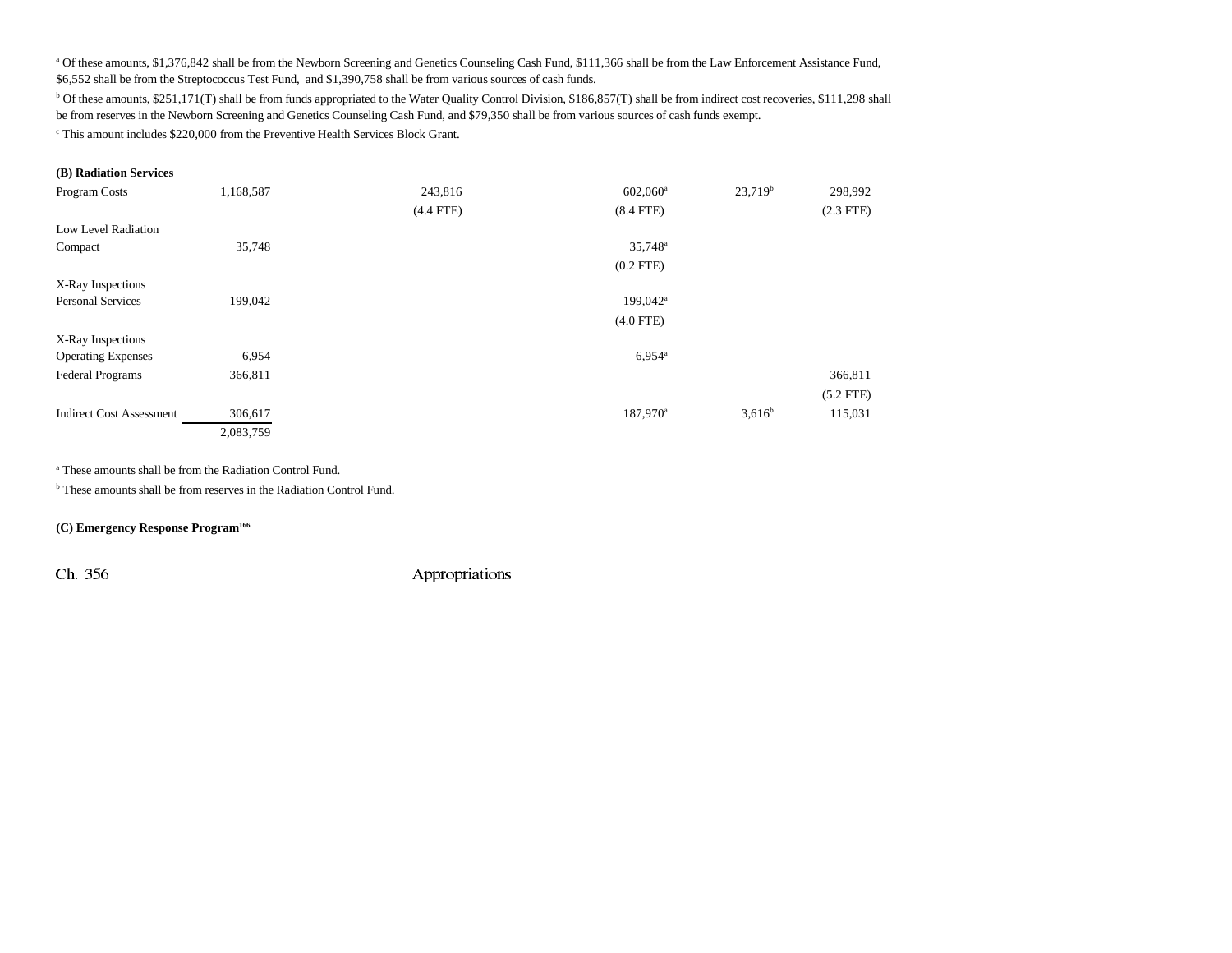|                                 |                           |              | APPROPRIATION FROM            |                                                |                      |                                       |                                |
|---------------------------------|---------------------------|--------------|-------------------------------|------------------------------------------------|----------------------|---------------------------------------|--------------------------------|
|                                 | ITEM &<br><b>SUBTOTAL</b> | <b>TOTAL</b> | <b>GENERAL</b><br><b>FUND</b> | <b>GENERAL</b><br><b>FUND</b><br><b>EXEMPT</b> | CASH<br><b>FUNDS</b> | CASH<br><b>FUNDS</b><br><b>EXEMPT</b> | <b>FEDERAL</b><br><b>FUNDS</b> |
|                                 | \$                        | \$           | \$                            | \$                                             | \$                   | \$                                    | \$                             |
|                                 |                           |              |                               |                                                |                      |                                       |                                |
| Program Costs                   | 438,926                   |              | 71,352                        |                                                |                      |                                       | 367,574                        |
|                                 |                           |              | $(1.4$ FTE)                   |                                                |                      |                                       | $(4.8$ FTE)                    |
| <b>Indirect Cost Assessment</b> | 74,962                    |              |                               |                                                |                      |                                       | 74,962                         |
|                                 | 513,888                   |              |                               |                                                |                      |                                       |                                |
| (D) Implied Consent Specialists |                           |              |                               |                                                |                      |                                       |                                |
| <b>Personal Services</b>        | 236,257                   |              |                               |                                                |                      |                                       |                                |
|                                 | $(4.0$ FTE)               |              |                               |                                                |                      |                                       |                                |
| <b>Operating Expenses</b>       | 33,030                    |              |                               |                                                |                      |                                       |                                |
| <b>Indirect Cost Assessment</b> | 60,704                    |              |                               |                                                |                      |                                       |                                |
|                                 | 329,991                   |              |                               |                                                | 329,991 <sup>a</sup> |                                       |                                |

a This amount shall be from the Law Enforcement Assistance Fund.

7,973,152

**(4) LOCAL HEALTH SERVICES167, 168**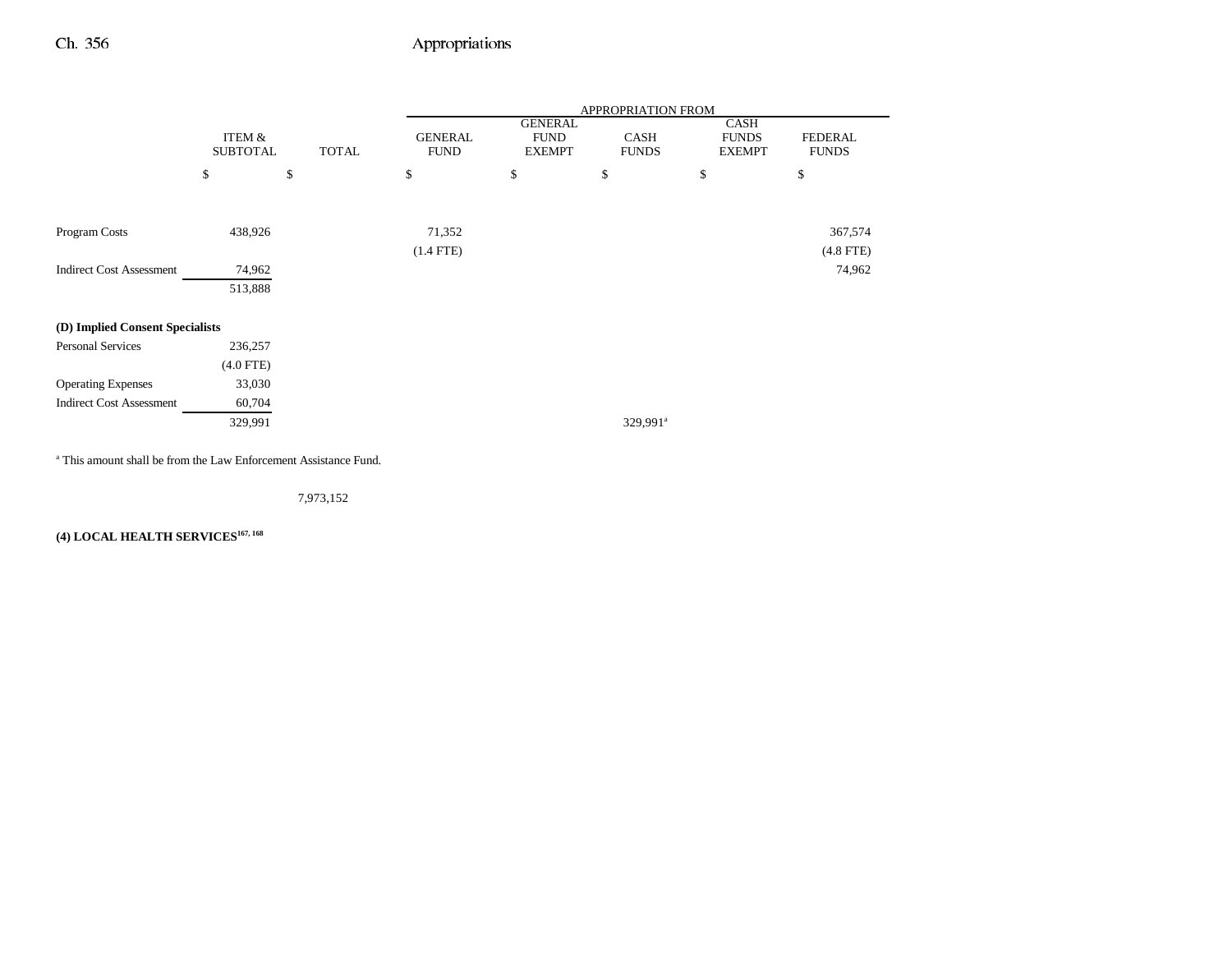| Public Health Nurses in          |           |            |                      |
|----------------------------------|-----------|------------|----------------------|
| areas not served by local        |           |            |                      |
| and regional health              |           |            |                      |
| departments                      | 947,176   | 748,923(M) | 198,253 <sup>a</sup> |
| <b>Public Health Sanitarians</b> |           |            |                      |
| in areas not served by           |           |            |                      |
| local and regional health        |           |            |                      |
| departments                      | 234,345   | 234,345    |                      |
| <b>Local Organized Health</b>    |           |            |                      |
| <b>Unit Distributions</b>        |           |            |                      |
| pursuant to Section              |           |            |                      |
| 25-1-516, C.R.S.                 | 4,395,454 | 4,395,454  |                      |
| Delta, Otero, La                 |           |            |                      |
| Plata/Archuleta, Las             |           |            |                      |
| Animas/Huerfano, and             |           |            |                      |
| the Northeast Regional           |           |            |                      |
| Local Health Units               | 54,675    | 54,675     |                      |
| <b>Indirect Cost Assessment</b>  | 2,735     |            | $2,735^{\circ}$      |
|                                  |           | 5,634,385  |                      |

a These amounts shall be from the Maternal and Child Health Block Grant.

## **(5) AIR QUALITY CONTROL DIVISION**

| (A) Administration              |         |                   |                      |                  |
|---------------------------------|---------|-------------------|----------------------|------------------|
| <b>Personal Services</b>        | 252,928 | $103.742^{\circ}$ | 96.081 <sup>b</sup>  | $53,105^{\circ}$ |
|                                 |         | $(1.6$ FTE)       | (1.5 FTE)            | $(1.4$ FTE)      |
| <b>Operating Expenses</b>       | 30,924  |                   |                      | $30,924^\circ$   |
| <b>Indirect Cost Assessment</b> | 918,165 | $856.110^{\rm d}$ | 665,922 <sup>b</sup> | $396,133$ °      |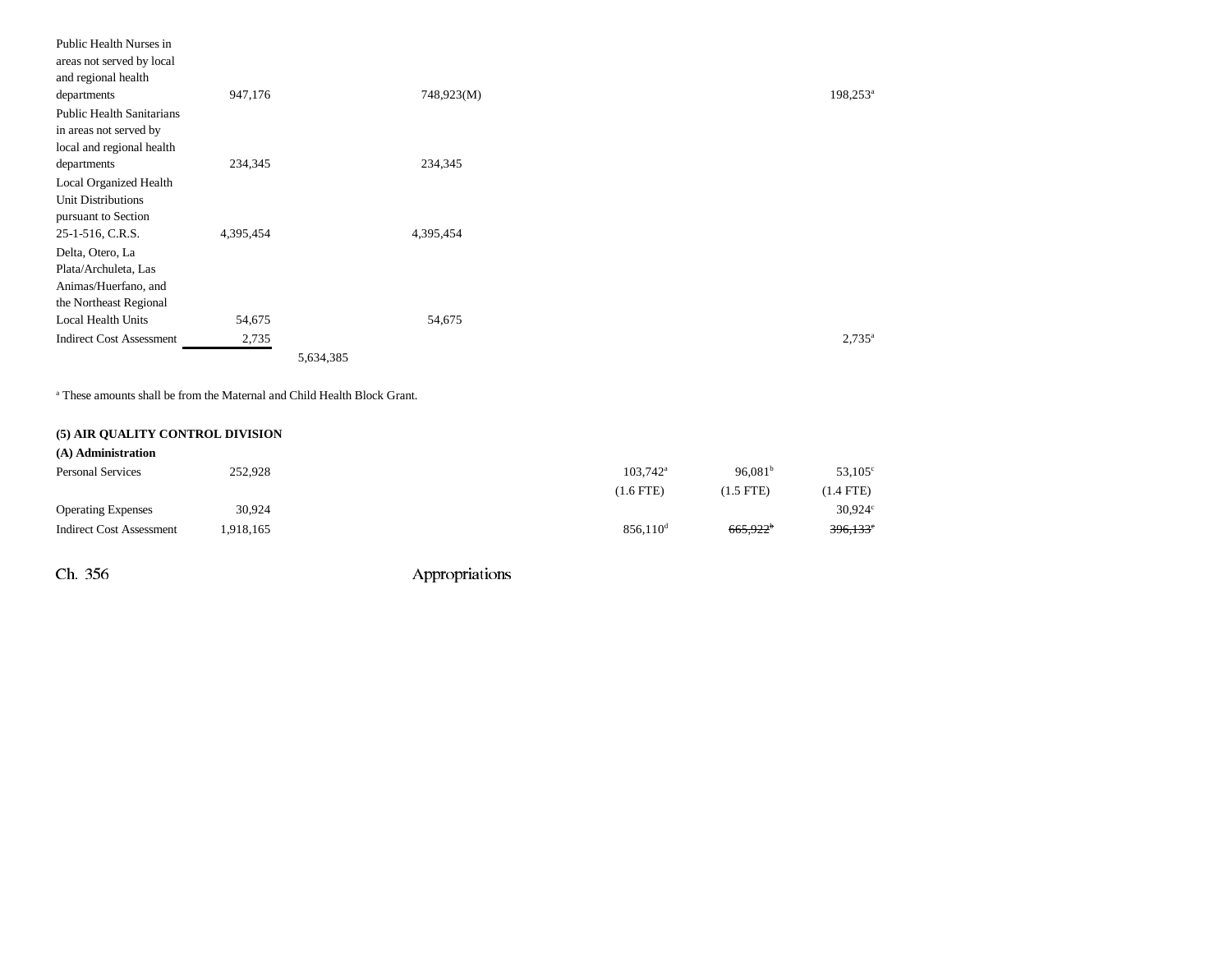|                           |                                               |                                                | <b>APPROPRIATION FROM</b>   |                                              |                                |
|---------------------------|-----------------------------------------------|------------------------------------------------|-----------------------------|----------------------------------------------|--------------------------------|
| ITEM &<br><b>SUBTOTAL</b> | <b>GENERAL</b><br><b>TOTAL</b><br><b>FUND</b> | <b>GENERAL</b><br><b>FUND</b><br><b>EXEMPT</b> | <b>CASH</b><br><b>FUNDS</b> | <b>CASH</b><br><b>FUNDS</b><br><b>EXEMPT</b> | <b>FEDERAL</b><br><b>FUNDS</b> |
| \$                        | \$<br>S                                       | \$                                             | \$                          | \$                                           | ¢<br>Φ                         |
|                           |                                               |                                                |                             | 753,830 <sup>b</sup>                         | $308,225^{\circ}$              |
| 2,202,017                 |                                               |                                                |                             |                                              |                                |

a This amount shall be from the Stationary Sources Control Fund.

b These amounts shall be from the Automobile Inspection and Readjustment Account of the Highway Users Tax Fund.

c These amounts shall be from the U.S. Environmental Protection Agency.

<sup>d</sup> Of this amount, \$827,680 shall be from the Stationary Sources Control Fund and \$28,430 shall be from the Ozone Protection Fund.

#### **(B) Technical Services**

| (1) Air Quality<br>Monitoring |           |        |                     |                     |                     |
|-------------------------------|-----------|--------|---------------------|---------------------|---------------------|
| <b>Personal Services</b>      | 1,117,019 |        | 83,699 <sup>a</sup> | 766,170(H)          | 267,150             |
|                               | 1,166,710 | 27,191 |                     | 938,670 $(H)^b$     | 117,150             |
|                               |           |        | $(1.6$ FTE)         | $(12.8$ FTE $)$     | $(5.1 FTE)$         |
|                               |           |        |                     | (15.7 FTE)          | $(2.6$ FTE $)$      |
| <b>Operating Expenses</b>     | 186,609   |        |                     | $101,803^b$         | 84,806              |
|                               | 191,617   | 5,008  |                     |                     |                     |
| <b>Local Contracts</b>        | 141,296   |        | 13,090 <sup>a</sup> | 88,424 <sup>b</sup> | 39,782 <sup>c</sup> |
|                               | 171,636   | 30,340 |                     |                     |                     |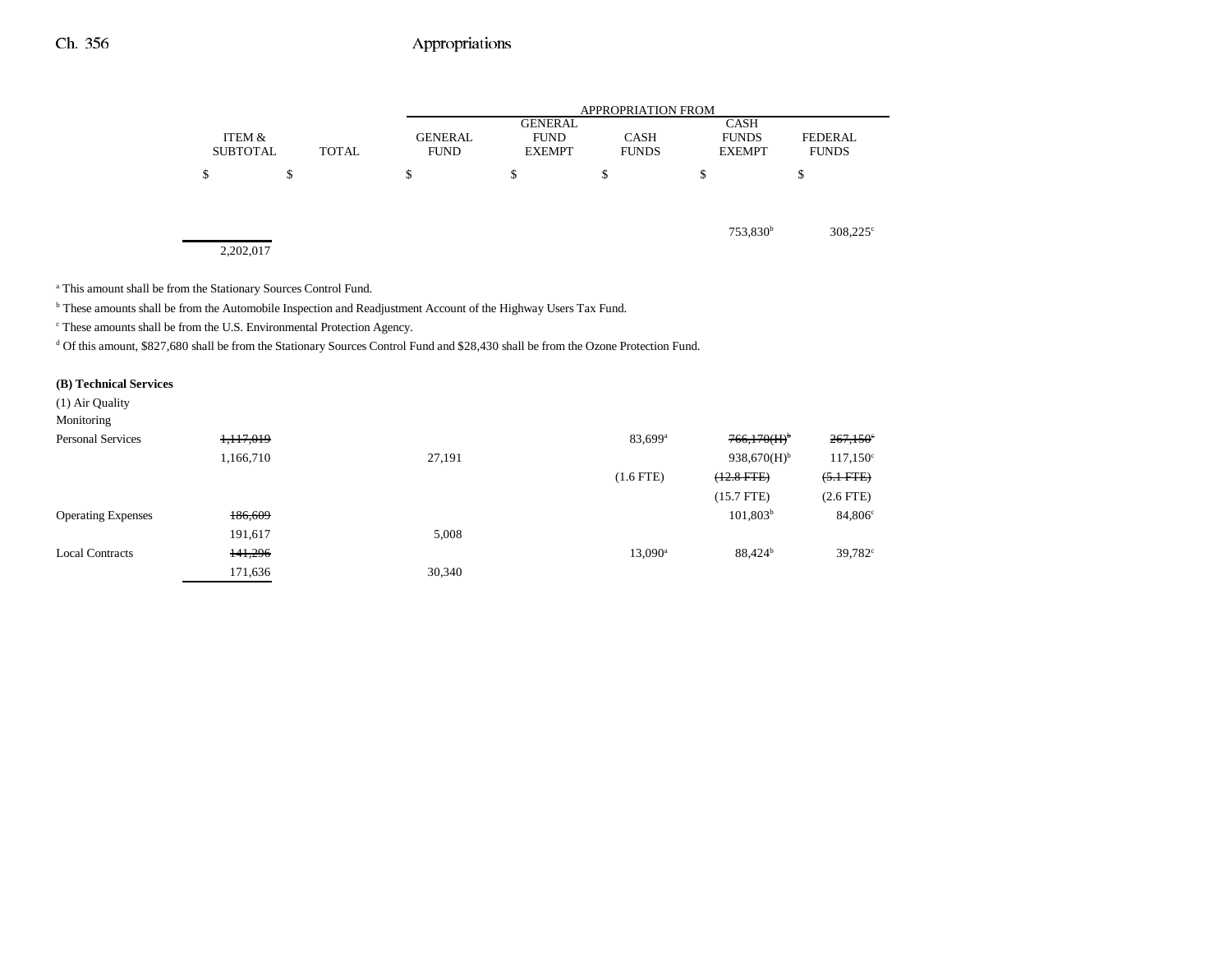### 1,444,924

1,529,963

a These amounts shall be from the Stationary Sources Control Fund.

b These amounts shall be from the Automobile Inspection and Readjustment Account of the Highway Users Tax Fund.

c These amounts shall be from the U.S. Environmental Protection Agency.

| (2) Modeling and          |         |                  |                        |                        |
|---------------------------|---------|------------------|------------------------|------------------------|
| Analysis                  |         |                  |                        |                        |
| <b>Personal Services</b>  | 461,875 | $47.955^{\rm a}$ | $141.757$ <sup>b</sup> | $272,163$ <sup>e</sup> |
|                           |         |                  | $291,757$ <sup>b</sup> | $122,163^{\circ}$      |
|                           |         | $(0.9$ FTE)      | $(2.4 \text{ FFE})$    | $(4.7$ FTE)            |
|                           |         |                  | $(4.9$ FTE)            | $(2.2$ FTE)            |
| <b>Operating Expenses</b> | 243,604 | $13,011^a$       | $123,658^{\rm b}$      | $106,935^{\circ}$      |
|                           | 705,479 |                  |                        |                        |

a These amounts shall be from the Stationary Sources Control Fund.

b These amounts shall be from the Automobile Inspection and Readjustment Account of the Highway Users Tax Fund.

c These amounts shall be from the U.S. Environmental Protection Agency.

#### (3) Visibility and Risk Assessment

| <b>Personal Services</b>  | 307,743 | $179.674$ <sup>a</sup> | 55,963 <sup>b</sup> | $72,106^{\circ}$ |
|---------------------------|---------|------------------------|---------------------|------------------|
|                           |         | $(2.8$ FTE)            | $(1.0$ FTE)         | $(1.6$ FTE)      |
| <b>Operating Expenses</b> | 40,775  |                        | 470 <sup>b</sup>    | $40,305^{\circ}$ |
|                           | 348,518 |                        |                     |                  |

a This amount shall be from the Stationary Sources Control Fund.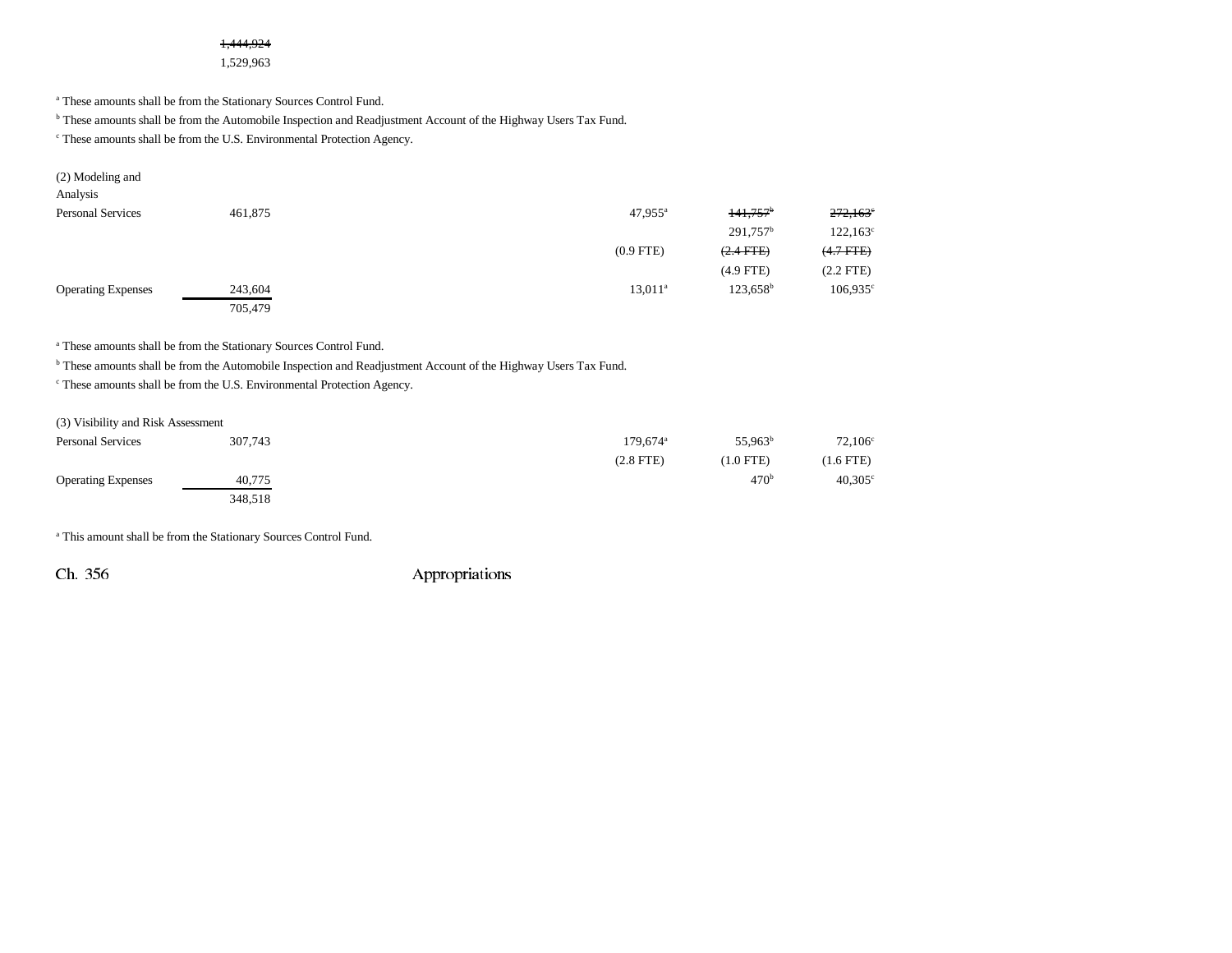|                 |              | APPROPRIATION FROM |               |              |               |                |  |  |
|-----------------|--------------|--------------------|---------------|--------------|---------------|----------------|--|--|
|                 |              |                    | GENERAL       |              | CASH          |                |  |  |
| ITEM &          |              | <b>GENERAL</b>     | <b>FUND</b>   | CASH         | <b>FUNDS</b>  | <b>FEDERAL</b> |  |  |
| <b>SUBTOTAL</b> | <b>TOTAL</b> | FUND               | <b>EXEMPT</b> | <b>FUNDS</b> | <b>EXEMPT</b> | <b>FUNDS</b>   |  |  |
| \$              |              |                    |               |              |               |                |  |  |

b These amounts shall be from the Automobile Inspection and Readjustment Account of the Highway Users Tax Fund.

c These amounts shall be from the U.S. Environmental Protection Agency.

### **(C) Mobile Sources**

| (1) Research and Support  |           |                              |                        |
|---------------------------|-----------|------------------------------|------------------------|
| <b>Personal Services</b>  | 1,314,775 | $1,141,201$ (H) <sup>a</sup> | $173,574$ <sup>b</sup> |
|                           |           | $1,235,407(H)^a$             | 79,368 <sup>b</sup>    |
|                           |           | $(18.4$ FTE $)$              | $(2.9$ FTE $)$         |
|                           |           | $(19.9$ FTE)                 | $(1.4$ FTE)            |
| <b>Operating Expenses</b> | 326,834   | 293,922 <sup>a</sup>         | 32.912 <sup>b</sup>    |
|                           | 1,641,609 |                              |                        |

a These amounts shall be from the Automobile Inspection and Readjustment Account of the Highway Users Tax Fund.

<sup>b</sup> These amounts shall be from the U.S. Environmental Protection Agency.

| (2) Inspection and Maintenance |         |                      |
|--------------------------------|---------|----------------------|
| <b>Personal Services</b>       | 575,906 | 575.906 <sup>a</sup> |
|                                |         | $(9.8$ FTE)          |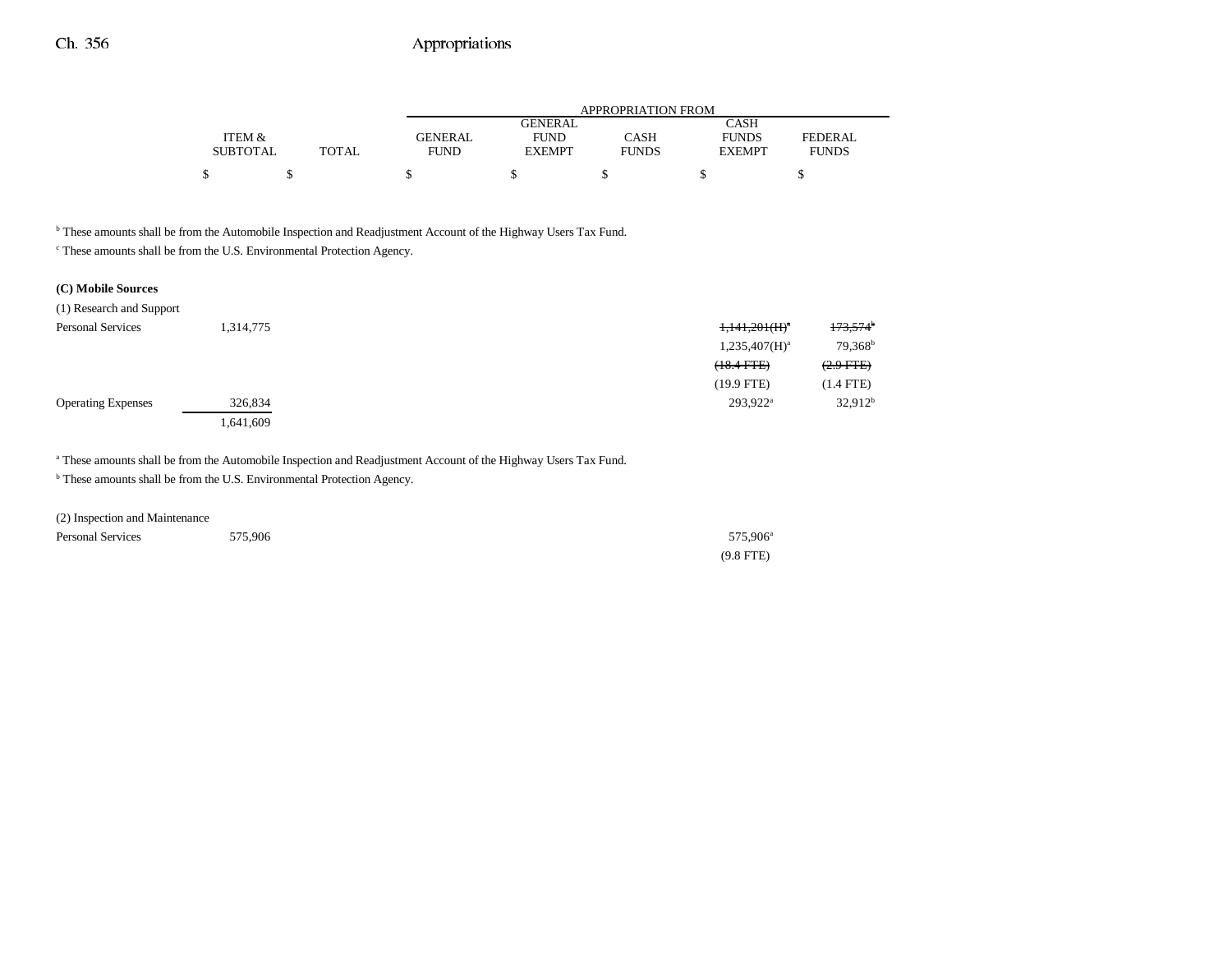| <b>Operating Expenses</b> | 39,369    |                        | $39,369^{\rm a}$      |
|---------------------------|-----------|------------------------|-----------------------|
| Diesel Inspection/        |           |                        |                       |
| Maintenance               | 538,712   | $159,879$ <sup>b</sup> | 378,833 <sup>a</sup>  |
|                           |           | $(2.0$ FTE)            | $(5.0$ FTE)           |
| Mechanic Certification    | 45,211    | $45,211^b$             |                       |
|                           |           | $(0.9$ FTE)            |                       |
| <b>Local Grants</b>       | 45,299    |                        | $45,299$ <sup>a</sup> |
|                           | 1,244,497 |                        |                       |

a These amounts shall be from the Automobile Inspection and Readjustment Account of the Highway Users Tax Fund.

 $^{\rm b}$  These amounts shall be from diesel inspection and mechanic certification fees.

## **(D) Stationary Sources**

| (1) Inventory and Support Services |           |                |                      |
|------------------------------------|-----------|----------------|----------------------|
| <b>Personal Services</b>           | 1.380.596 | $723,651(H)^a$ | 656,945 <sup>b</sup> |
|                                    |           | $(11.1$ FTE)   | $(8.9$ FTE)          |
| <b>Operating Expenses</b>          | 270,496   | $270.496(H)^a$ |                      |
|                                    | .651,092  |                |                      |

## a These amounts shall be from the Stationary Sources Control Fund.

**b** This amount shall be from the U.S. Environmental Protection Agency.

| (2) Permits and Compliance Assurance |  |  |  |  |  |
|--------------------------------------|--|--|--|--|--|
|--------------------------------------|--|--|--|--|--|

| <b>Personal Services</b>  | 2.404.760 | $1.766.309$ <sup>a</sup> | 638,451        |
|---------------------------|-----------|--------------------------|----------------|
|                           |           | (30.5 FTE)               | $(8.6$ FTE $)$ |
| <b>Operating Expenses</b> | 69,338    | $33,294^{\rm a}$         | 36.044         |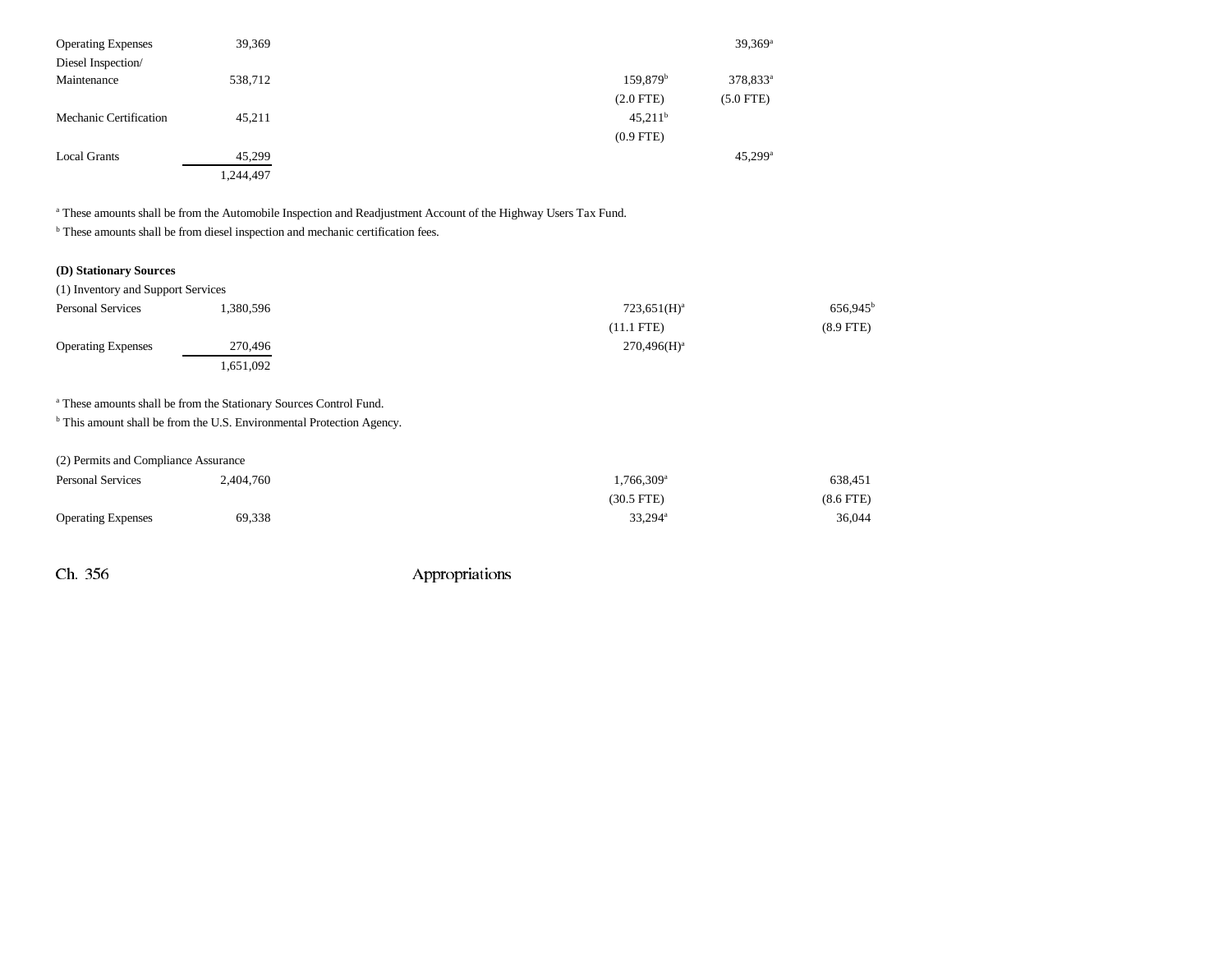|                                                                                         |                           |              |                               |                                                | APPROPRIATION FROM   |                                       |                                |
|-----------------------------------------------------------------------------------------|---------------------------|--------------|-------------------------------|------------------------------------------------|----------------------|---------------------------------------|--------------------------------|
|                                                                                         | ITEM &<br><b>SUBTOTAL</b> | <b>TOTAL</b> | <b>GENERAL</b><br><b>FUND</b> | <b>GENERAL</b><br><b>FUND</b><br><b>EXEMPT</b> | CASH<br><b>FUNDS</b> | CASH<br><b>FUNDS</b><br><b>EXEMPT</b> | <b>FEDERAL</b><br><b>FUNDS</b> |
|                                                                                         | \$                        | \$           | \$                            | \$                                             | \$                   | \$                                    | \$                             |
|                                                                                         |                           |              |                               |                                                |                      |                                       |                                |
| <b>Construction Permit</b>                                                              |                           |              |                               |                                                |                      |                                       |                                |
| Backlog <sup>169</sup>                                                                  | 176,214                   |              |                               |                                                | $146,490^{\circ}$    | 29,724 <sup>b</sup>                   |                                |
|                                                                                         |                           |              |                               |                                                | $(3.4$ FTE)          | $(0.7$ FTE)                           |                                |
| <b>Local Contracts</b>                                                                  | 343,492                   |              |                               |                                                | 99,114 <sup>a</sup>  |                                       | 244,378                        |
|                                                                                         | 2,993,804                 |              |                               |                                                |                      |                                       |                                |
|                                                                                         |                           |              |                               |                                                |                      |                                       |                                |
| <sup>a</sup> These amounts shall be from the Stationary Sources Control Fund.           |                           |              |                               |                                                |                      |                                       |                                |
| <sup>b</sup> This amount shall be from reserves in the Stationary Sources Control Fund. |                           |              |                               |                                                |                      |                                       |                                |
|                                                                                         |                           |              |                               |                                                |                      |                                       |                                |
| (3) Hazardous and Toxic Control                                                         |                           |              |                               |                                                |                      |                                       |                                |
| Personal Services                                                                       | 612,016                   |              |                               |                                                | 481,977 <sup>a</sup> |                                       | 130,039                        |
|                                                                                         |                           |              |                               |                                                | $(9.1$ FTE)          |                                       | $(2.2$ FTE $)$                 |
| <b>Operating Expenses</b>                                                               | 64,555                    |              |                               |                                                | $64,555^{\circ}$     |                                       |                                |
| Preservation of the Ozone                                                               |                           |              |                               |                                                |                      |                                       |                                |
| Layer                                                                                   | 217,525                   |              |                               |                                                | $217,525^b$          |                                       |                                |
|                                                                                         |                           |              |                               |                                                | $(2.0$ FTE)          |                                       |                                |
|                                                                                         | 894,096                   |              |                               |                                                |                      |                                       |                                |

a These amounts shall be from the Stationary Sources Control Fund.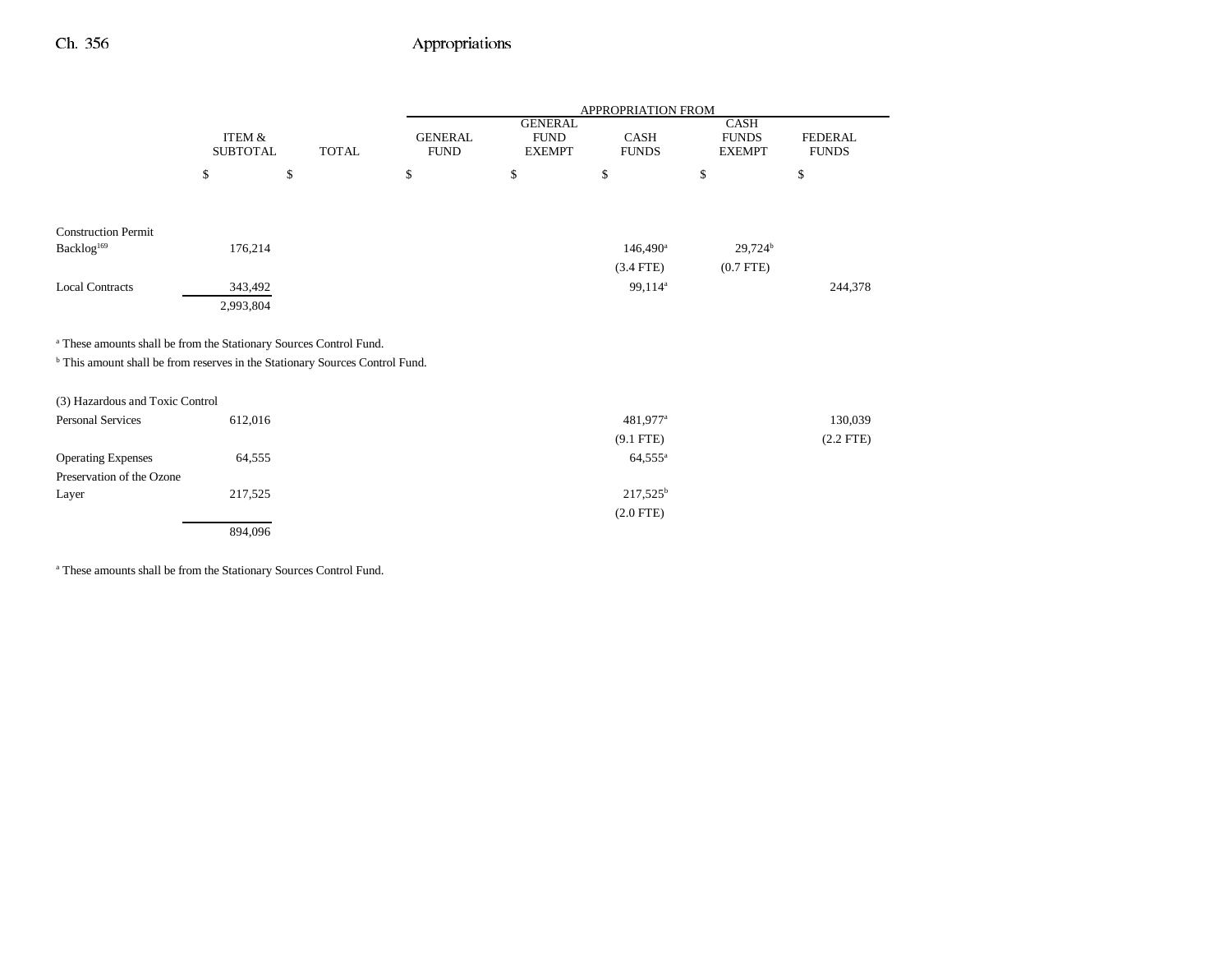<sup>b</sup> This amount shall be from the Ozone Protection Fund.

## 13,126,036 13,211,075

#### **(6) WATER QUALITY CONTROL DIVISION**

| (A) Administration              |           |                 |                        |                       |                      |
|---------------------------------|-----------|-----------------|------------------------|-----------------------|----------------------|
| <b>Personal Services</b>        | 3,717,295 | 1,463,990(M)    | $810.031$ <sup>a</sup> |                       | $1,443,274^b$        |
|                                 | 3,753,706 | 1,428,462(M)    |                        | 71,939 <sup>e</sup>   |                      |
|                                 |           | $(26.1$ FTE $)$ | $(14.6$ FTE)           |                       | $(23.1$ FTE)         |
|                                 |           | $(25.5$ FTE)    |                        | $(1.5$ FTE $)$        |                      |
| <b>Operating Expenses</b>       | 670,830   | 465,195(M)      | $17,467$ <sup>a</sup>  |                       | $188, 168^b$         |
|                                 | 681,692   | 476,057(M)      |                        |                       |                      |
| Grants                          | 7,877     |                 |                        |                       | 7,877 <sup>b</sup>   |
| <b>Indirect Cost Assessment</b> | 882,338   |                 | $310.692^{\circ}$      | $23,687$ <sup>d</sup> | 547,959 <sup>b</sup> |
|                                 | 5,278,340 |                 |                        |                       |                      |
|                                 | 5,325,613 |                 |                        |                       |                      |

a These amounts shall be from the Water Quality Control Fund.

b These amounts shall be from the U.S. Environmental Protection Agency.

c Of this amount, \$198,000 shall be from the Water Quality Control Fund, \$33,000 shall be from the Sludge Management Fund, \$25,313 shall be from the Industrial

Pretreatment Fund, and \$54,379 shall be from various sources of cash funds.

d This amount shall be from reserves in the Industrial Pretreatment Fund.

 $\text{}^{\text{e}}$  This amount shall be from reserves in the Water Quality Control Fund.

**(B) Special Purpose**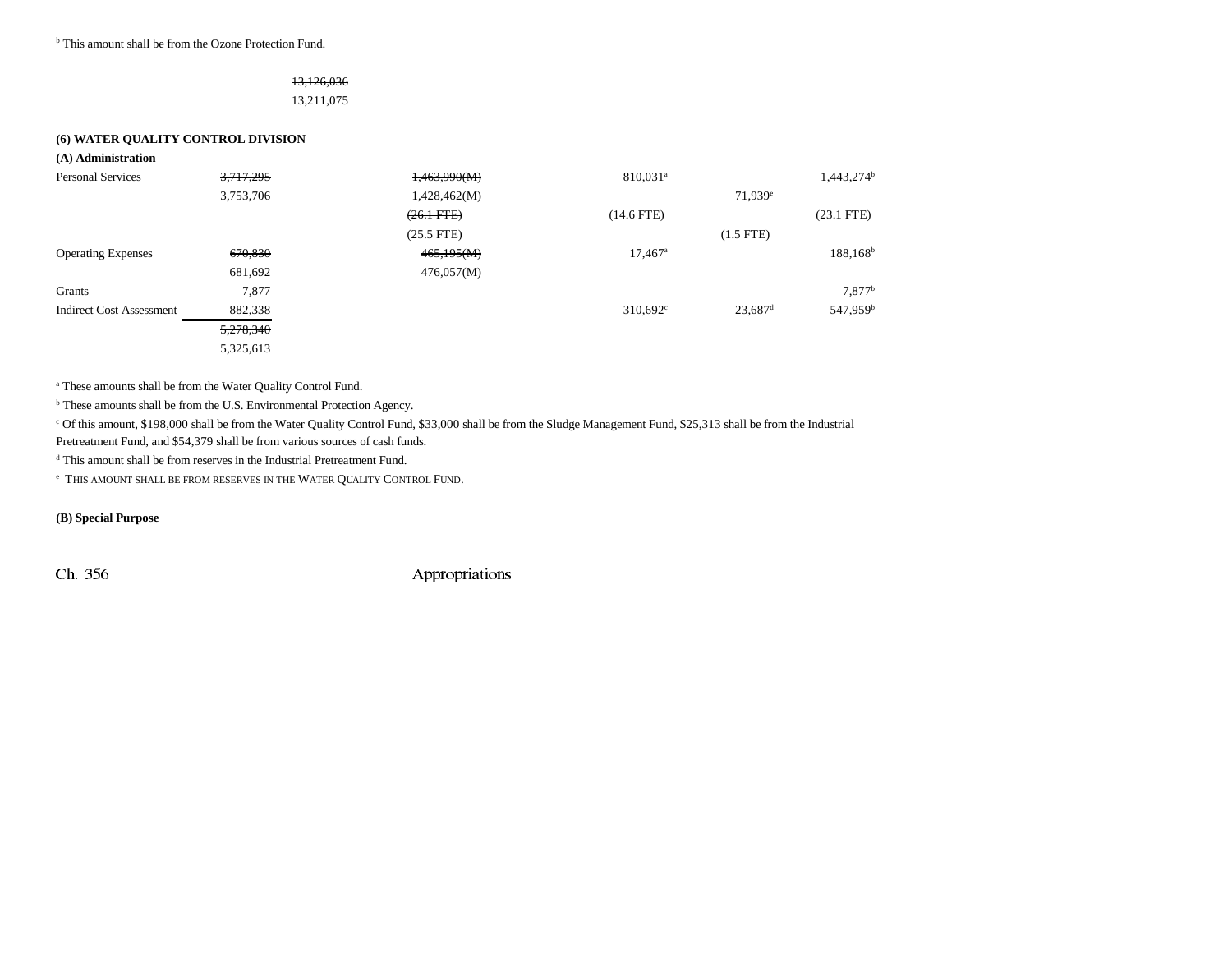|                                       |                                      |              | APPROPRIATION FROM            |                                                |                             |                                              |                                |  |
|---------------------------------------|--------------------------------------|--------------|-------------------------------|------------------------------------------------|-----------------------------|----------------------------------------------|--------------------------------|--|
|                                       | <b>ITEM &amp;</b><br><b>SUBTOTAL</b> | <b>TOTAL</b> | <b>GENERAL</b><br><b>FUND</b> | <b>GENERAL</b><br><b>FUND</b><br><b>EXEMPT</b> | <b>CASH</b><br><b>FUNDS</b> | <b>CASH</b><br><b>FUNDS</b><br><b>EXEMPT</b> | <b>FEDERAL</b><br><b>FUNDS</b> |  |
|                                       | \$                                   | $\mathbb{S}$ | \$                            | \$                                             | \$                          | \$                                           | \$                             |  |
|                                       |                                      |              |                               |                                                |                             |                                              |                                |  |
| Construction<br>Management Assistance |                                      |              |                               |                                                |                             |                                              |                                |  |
| Grant                                 | 432,097                              |              |                               |                                                |                             |                                              | 432,097                        |  |
|                                       |                                      |              |                               |                                                |                             |                                              | $(3.7$ FTE)                    |  |
| <b>Water Pollution Control</b>        |                                      |              |                               |                                                |                             |                                              |                                |  |
| Revolving Fund                        | 414,972                              |              |                               |                                                | 8,841 <sup>a</sup>          | $43,164^b$                                   | 362,967                        |  |
|                                       |                                      |              |                               |                                                | $(0.2$ FTE)                 | $(0.8$ FTE)                                  | $(6.9$ FTE)                    |  |
| Water Planning Grant                  | 1,312,618                            |              |                               |                                                |                             |                                              | 1,312,618                      |  |
|                                       |                                      |              |                               |                                                |                             |                                              | $(4.4$ FTE)                    |  |
| <b>Groundwater Protection</b>         | 494,164                              |              | 109,353                       |                                                |                             | $136,172(T)^c$                               | 248,639                        |  |
|                                       |                                      |              | $(2.0$ FTE)                   |                                                |                             | $(2.5$ FTE)                                  | $(1.6$ FTE $)$                 |  |
| Sludge Management                     |                                      |              |                               |                                                |                             |                                              |                                |  |
| Program                               | 144,814                              |              |                               |                                                | 144,814 <sup>d</sup>        |                                              |                                |  |
|                                       |                                      |              |                               |                                                | $(3.0$ FTE)                 |                                              |                                |  |
| <b>Special Studies</b>                | 150,463                              |              |                               |                                                |                             |                                              | 150,463                        |  |
|                                       |                                      |              |                               |                                                |                             |                                              | $(2.4$ FTE)                    |  |
| <b>Industrial Pretreatment</b>        |                                      |              |                               |                                                |                             |                                              |                                |  |
| Program                               | 150,777                              |              |                               |                                                | $119,464^e$                 | $31,313$ <sup>f</sup>                        |                                |  |
|                                       |                                      |              |                               |                                                | $(1.6$ FTE)                 |                                              |                                |  |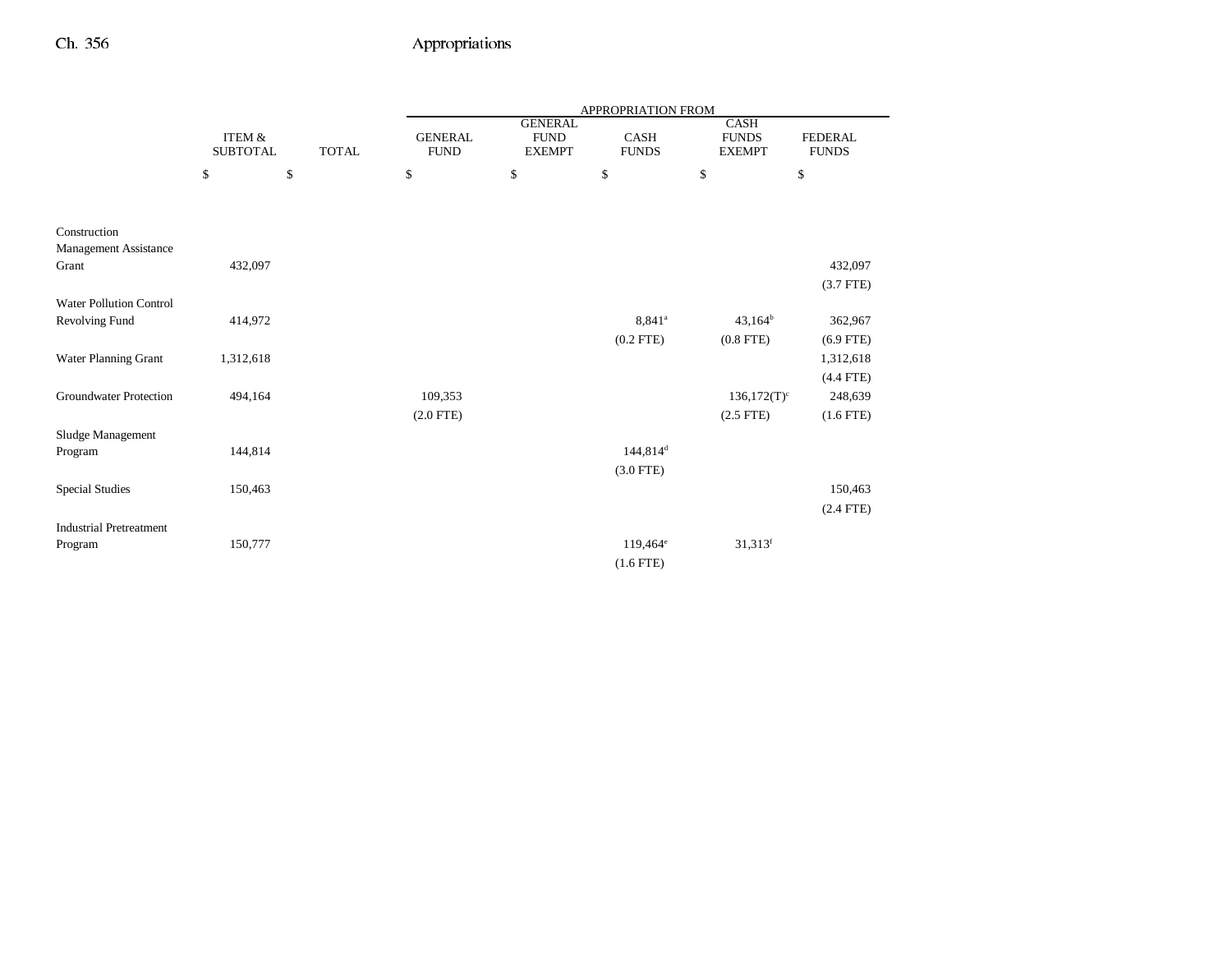Stormwater Permitting

3,425,145

Program  $325{,}240$   $325{,}240$ (6.0 FTE)

a This amount shall be from the interest earnings of the Water Resources and Power Development Authority.

b This amount shall be federal funds passed through the Water Resources and Power Development Authority.

c This amount shall be from the Department of Agriculture, Groundwater Protection Fund.

d This amount shall be from the Sludge Management Fund.

e This amount shall be from the Industrial Pretreatment Fund.

f This amount shall be from reserves in the Industrial Pretreatment Fund.

<sup>g</sup> This amount shall be from the Water Quality Control Fund.

8,703,485

8,750,758

#### **(7) HAZARDOUS MATERIALS AND WASTE MANAGEMENT DIVISION**

#### **(A) Division Director's Office**

| Program Costs                   | 371,437       | 226,021        | $124,000^a$            | $21,416^b$            |         |
|---------------------------------|---------------|----------------|------------------------|-----------------------|---------|
|                                 |               | $(4.0$ FTE $)$ | $(1.5$ FTE)            |                       |         |
| Legal Services for 5,700        |               |                |                        |                       |         |
| hours                           | 356,303       |                | $182.054^{\circ}$      |                       | 174,249 |
| <b>Indirect Cost Assessment</b> | 1,423,855     |                | $621,138$ <sup>a</sup> | $75,299$ <sup>b</sup> | 727,418 |
|                                 |               |                | 589,950 <sup>a</sup>   | 18.579 <sup>b</sup>   | 815,326 |
|                                 | - - - - - - - |                |                        |                       |         |

2,151,595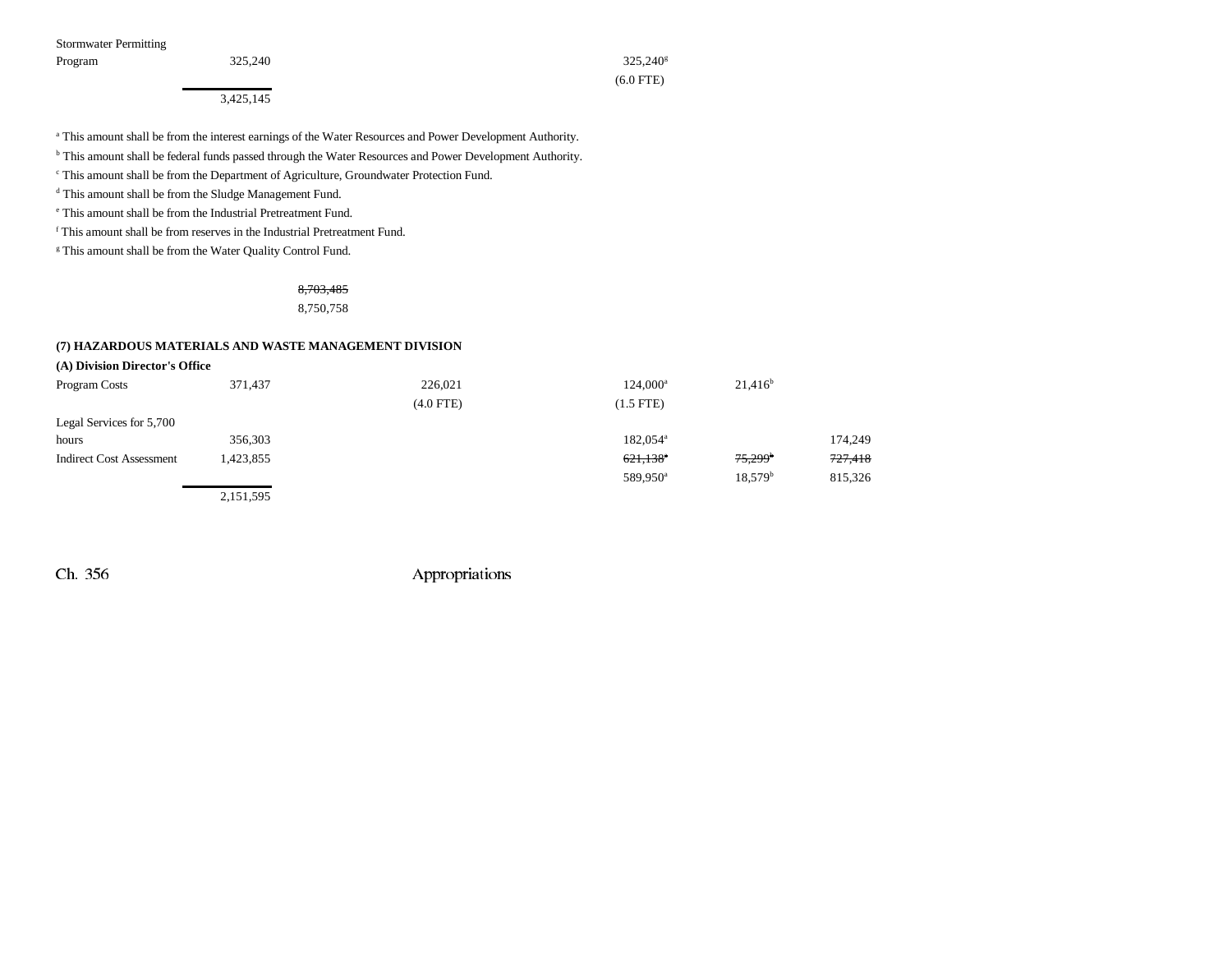|                 |       | APPROPRIATION FROM |                |              |               |              |
|-----------------|-------|--------------------|----------------|--------------|---------------|--------------|
|                 |       |                    | <b>GENERAL</b> |              | <b>CASH</b>   |              |
| ITEM &          |       | GENERAL            | <b>FUND</b>    | CASH         | <b>FUNDS</b>  | FEDERAL      |
| <b>SUBTOTAL</b> | TOTAL | <b>FUND</b>        | <b>EXEMPT</b>  | <b>FUNDS</b> | <b>EXEMPT</b> | <b>FUNDS</b> |
|                 |       |                    |                |              |               |              |

<sup>a</sup> Of these amounts, \$149,818 shall be from the Hazardous Waste Commission Fund, \$218,575 \$187,387 shall be from the Hazardous Waste Service Fund, \$377,549 shall be from the Hazardous Substance Response Fund, \$46,284 shall be from the Solid Waste Management Fund, \$105,129 shall be from the Radiation Control Fund, and \$29,837 shall be from the Uranium Mill Tailings Remedial Action Program Fund.

<sup>b</sup> Of these amounts, \$26,106 shall be from reserves in the Hazardous Waste Commission Fund and <del>\$70,609</del> \$13,889 shall be from reserves in the Hazardous Waste Service Fund.

| (B) Hazardous Waste Control Program |           |                          |                        |              |
|-------------------------------------|-----------|--------------------------|------------------------|--------------|
| <b>Personal Services</b>            | 2,520,850 | $1,053,691$ <sup>*</sup> | $352,886$ <sup>b</sup> | 1,114,273    |
|                                     | 2,417,352 | $670,189$ <sup>a</sup>   | 254,348 <sup>b</sup>   | 1,492,815    |
|                                     |           | $(16.2$ FTE $)$          | $(5.4$ FTE)            | $(17.2$ FTE  |
|                                     |           | $(10.2$ FTE)             |                        | $(23.2$ FTE) |
| <b>Operating Expenses</b>           | 101,140   | $56,392$ <sup>*</sup>    |                        | 44,748       |
|                                     | 98,976    | 38,564 <sup>a</sup>      |                        | 60,412       |
|                                     | 2,621,990 |                          |                        |              |
|                                     | 2,516,328 |                          |                        |              |
|                                     |           |                          |                        |              |

a These amounts shall be from the Hazardous Waste Service Fund.

<sup>b</sup> This amount shall be from reserves in the Hazardous Waste Service Fund.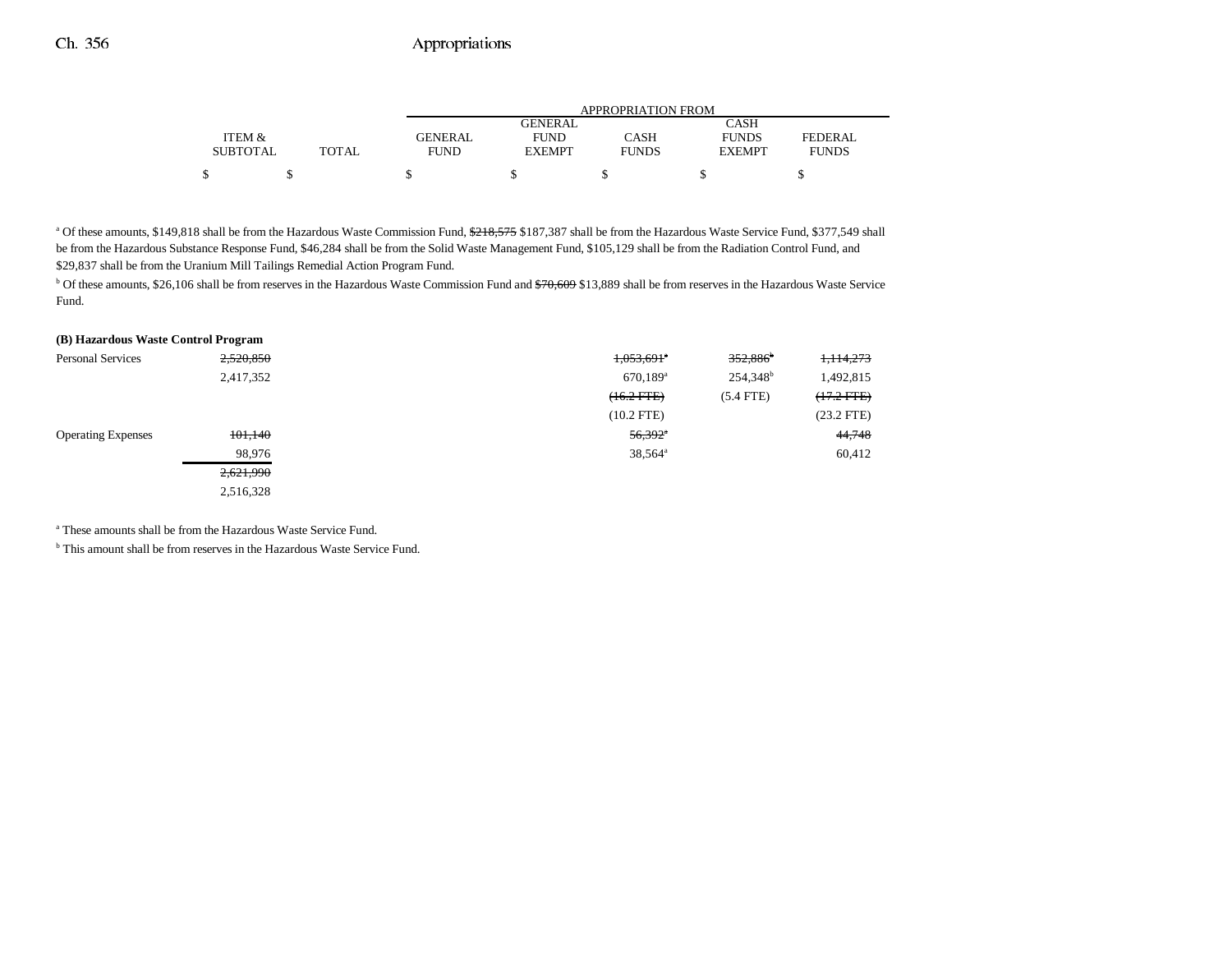#### **(C) Solid Waste Control Program**

| Program Costs | 729,394 | 204,338     | 453,574 <sup>a</sup> |                     | 71,482    |
|---------------|---------|-------------|----------------------|---------------------|-----------|
|               |         | 166.465     |                      | 37,873 <sup>b</sup> |           |
|               |         | $(3.5$ FTE) | $(4.5$ FTE)          |                     | (1.0 FTE) |
|               |         | (2.9 FTE)   |                      | $(0.6$ FTE $)$      |           |

a Of this amount, \$326,778 shall be from the Solid Waste Management Fund and \$126,796 shall be from the Hazardous Substance Response Fund.

**b** This amount shall be from reserves in the Solid Waste Management Fund.

| (D) Uranium Mill Tailings Remedial Action Program |         |                           |                   |                        |  |  |
|---------------------------------------------------|---------|---------------------------|-------------------|------------------------|--|--|
| Program Costs                                     | 392.208 | $23,359$ (H) <sup>a</sup> | $158.620^{\circ}$ | $210,229$ <sup>t</sup> |  |  |
|                                                   |         | 181.979 <sup>a</sup>      |                   |                        |  |  |
|                                                   |         | $(0.2$ FTE)               | $(1.9$ FTE)       | $(2.3$ FTE)            |  |  |
|                                                   |         | $(2.1$ FTE)               |                   |                        |  |  |

<sup>a</sup> This amount OF THIS AMOUNT, \$23,359(H) shall be from the Uranium Mill Tailings Remedial Action Program Fund. FUND AND \$158,620 SHALL BE FROM GRANTS FROM LOCAL GOVERNMENTS.

<sup>b</sup> This amount shall be from the U.S. Department of Energy.

c This amount shall be from reserves in the Uranium Mill Tailings Remedial Action Program Fund.

| $(E)$ Contaminated Site Cleanups <sup>127, 168b</sup> |           |                                                   |                   |
|-------------------------------------------------------|-----------|---------------------------------------------------|-------------------|
| <b>Personal Services</b>                              | 3,472,146 | $546,161(T)$ <sup>b</sup><br>793.911 <sup>a</sup> | 2,132,074°        |
|                                                       |           | $(12.8$ FTE)<br>$(9.0$ FTE)                       | $(23.4$ FTE)      |
| <b>Operating Expenses</b>                             | 246,364   | $17,096(T)$ <sup>b</sup><br>$105,869^{\rm a}$     | $123,399^{\circ}$ |
| <b>Contaminated Sites</b>                             |           |                                                   |                   |
| Operation and                                         |           |                                                   |                   |
| Maintenance <sup>170</sup>                            | 2,132,000 | $264,500(H)^a$                                    | 1,867,500°        |
|                                                       |           |                                                   |                   |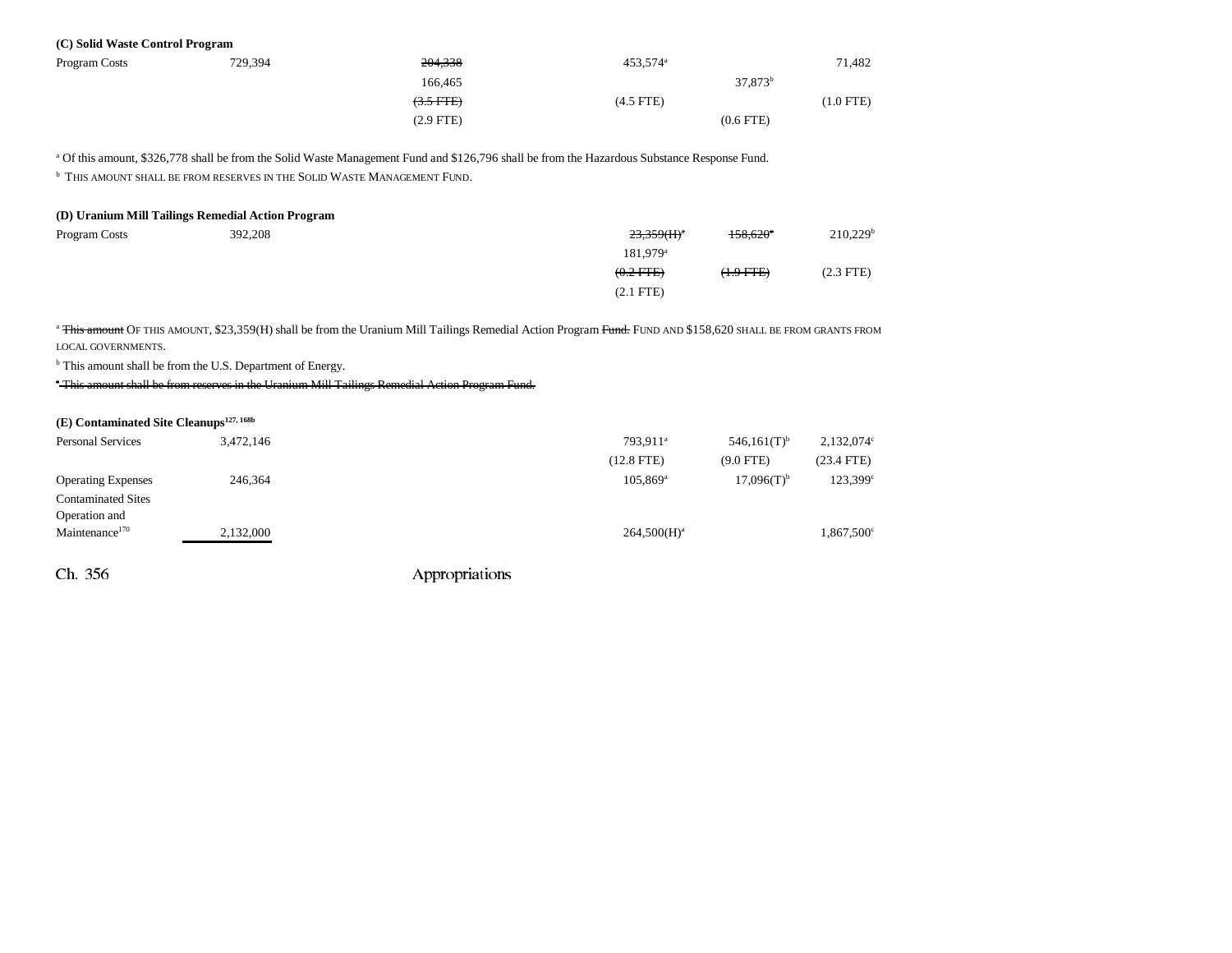|                 |       | APPROPRIATION FROM |               |              |               |              |
|-----------------|-------|--------------------|---------------|--------------|---------------|--------------|
|                 |       |                    | GENERAL       |              | CASH          |              |
| ITEM &          |       | GENERAL            | <b>FUND</b>   | CASH         | <b>FUNDS</b>  | FEDERAL      |
| <b>SUBTOTAL</b> | TOTAL | <b>FUND</b>        | <b>EXEMPT</b> | <b>FUNDS</b> | <b>EXEMPT</b> | <b>FUNDS</b> |
| \$              |       |                    |               |              |               |              |

#### 5,850,510

a Of these amounts, \$1,152,396 shall be from the Hazardous Substance Response Fund and \$11,884 shall be from Colorado Open Records Act fees collected.

b These amounts shall be from the Department of Law.

c These amounts shall be from the U.S. Environmental Protection Agency and the U.S. Department of Defense.

#### **(F) Uranium Site Remediation**

| <b>Personal Services</b>  | 478,028 | $478,028$ <sup>a</sup> |
|---------------------------|---------|------------------------|
|                           |         | $(6.6$ FTE)            |
| <b>Operating Expenses</b> | 33,867  | $33.867$ <sup>a</sup>  |
|                           | 511.895 |                        |

a These amounts shall be from the Radiation Control Fund.

#### **(G) Rocky Flats Agreement**

| Program Costs          | 2,298,945 | 2,298,945    |
|------------------------|-----------|--------------|
|                        |           | $(30.3$ FTE) |
| Legal Services for 550 |           |              |
| hours                  | 27,011    | 27,011       |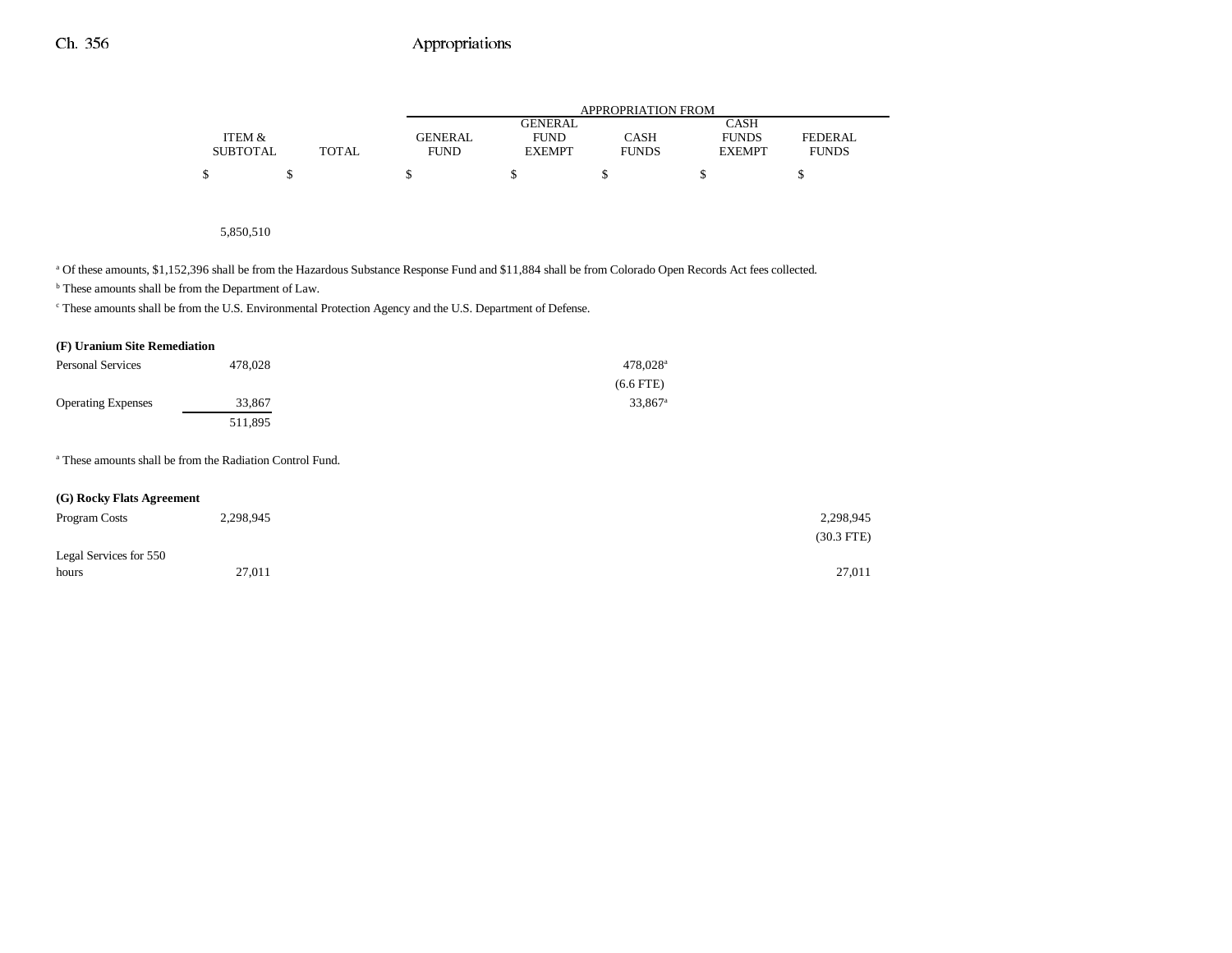| Payment to the Office of |           |         |
|--------------------------|-----------|---------|
| the Governor             | 20,000    | 20,000  |
| Indirect Cost Assessment | 452.223   | 452,223 |
|                          | 2,798,179 |         |

# 15,055,771

14,950,109

## **(8) CONSUMER PROTECTION**

| <b>Personal Services</b>        | 1,715,990 | 1,376,813       | 13,686 <sup>a</sup>   | $59,516(T)$ <sup>b</sup> | 265,975     |
|---------------------------------|-----------|-----------------|-----------------------|--------------------------|-------------|
|                                 |           | $(22.6$ FTE $)$ | $(0.2$ FTE)           | $(0.8$ FTE)              | $(3.4$ FTE) |
| <b>Operating Expenses</b>       | 68,111    | 59,945          | $2,001^a$             | $6,165(T)$ <sup>b</sup>  |             |
| <b>Tanning Devices</b>          |           |                 |                       |                          |             |
| Regulation                      | 29,634    |                 | $29,634$ <sup>a</sup> |                          |             |
|                                 |           |                 | $(0.7$ FTE)           |                          |             |
| <b>Indirect Cost Assessment</b> | 18,566    |                 | $10.218^{\rm a}$      | $1,909(T)^{b}$           | 6,439       |
|                                 |           | 1,832,301       |                       |                          |             |

a Of these amounts, \$18,837 shall be from the Food Protection Cash Fund and \$36,702 shall be from the Artificial Tanning Devices Fund.

b Of these amounts, \$59,688 shall be from the Department of Corrections and \$7,902 shall be from the Department of Human Services.

### **(9) POLLUTION PREVENTION**

| Program Costs                   | <del>147,450</del> |         | $65,000^{\circ}$    |            | 82,450         |
|---------------------------------|--------------------|---------|---------------------|------------|----------------|
|                                 | 191.450            |         | 81,075 <sup>a</sup> | $27.925^b$ |                |
|                                 |                    |         |                     |            | $(2.0$ FTE $)$ |
| <b>Indirect Cost Assessment</b> | 21,463             |         | 897 <sup>a</sup>    |            | 20,566         |
|                                 |                    | 168,913 |                     |            |                |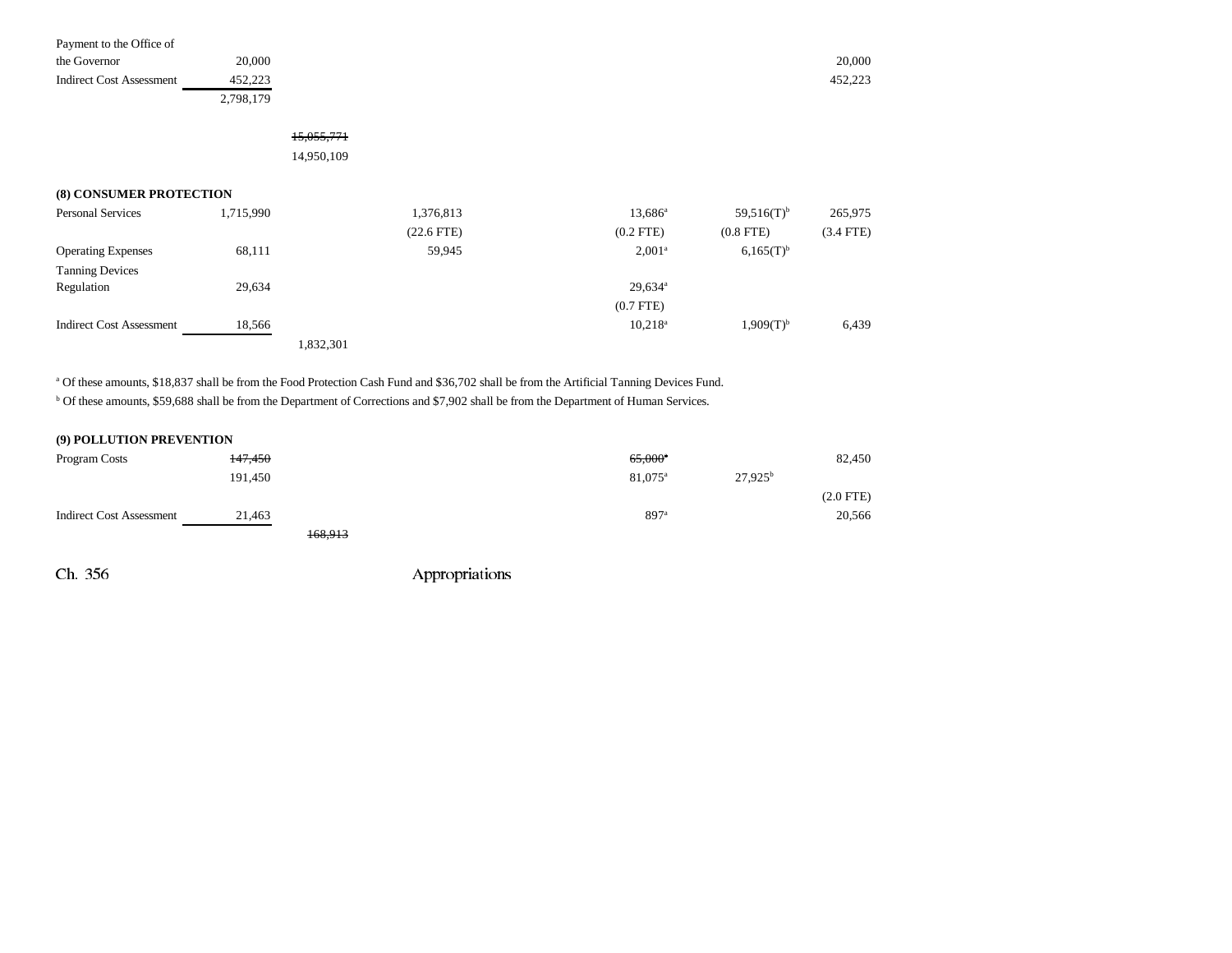|                 |       |             | <b>APPROPRIATION FROM</b> |              |               |              |  |  |  |  |
|-----------------|-------|-------------|---------------------------|--------------|---------------|--------------|--|--|--|--|
|                 |       |             | <b>GENERAL</b>            |              | CASH          |              |  |  |  |  |
| ITEM &          |       | GENERAL     | <b>FUND</b>               | CASH         | <b>FUNDS</b>  | FEDERAL.     |  |  |  |  |
| <b>SUBTOTAL</b> | TOTAL | <b>FUND</b> | <b>EXEMPT</b>             | <b>FUNDS</b> | <b>EXEMPT</b> | <b>FUNDS</b> |  |  |  |  |
| \$              |       |             |                           |              |               |              |  |  |  |  |

212,913

a These amounts shall be from the Pollution Prevention Fund.

**b** THIS AMOUNT SHALL BE FROM RESERVES IN THE POLLUTION PREVENTION FUND.

| (10) DISEASE CONTROL AND EPIDEMIOLOGY DIVISION |           |                |                    |               |                          |
|------------------------------------------------|-----------|----------------|--------------------|---------------|--------------------------|
| (A) Administration                             |           |                |                    |               |                          |
| General Disease Control,                       |           |                |                    |               |                          |
| Surveillance and                               |           |                |                    |               |                          |
| Administration <sup>171</sup>                  | 3.100.888 | 1,050,036      | $4.504^{\circ}$    |               | $2,046,348$ <sup>t</sup> |
|                                                |           | $(8.1$ FTE $)$ |                    |               | $(28.5$ FTE $)$          |
| <b>Indirect Cost Assessment</b>                | 1,574,744 |                | 1.017 <sup>c</sup> | $12,483(T)^d$ | 1,561,244                |
|                                                | 4,675,632 |                |                    |               |                          |

a This amount shall be from the sale of rabies vaccines.

b Of this amount, \$220,000 shall be from the Preventive Health Services Block Grant.

c This amount shall be from various cash fees from within the division.

<sup>d</sup> This amount shall be from Medicaid funds appropriated in the Department of Health Care Policy and Financing.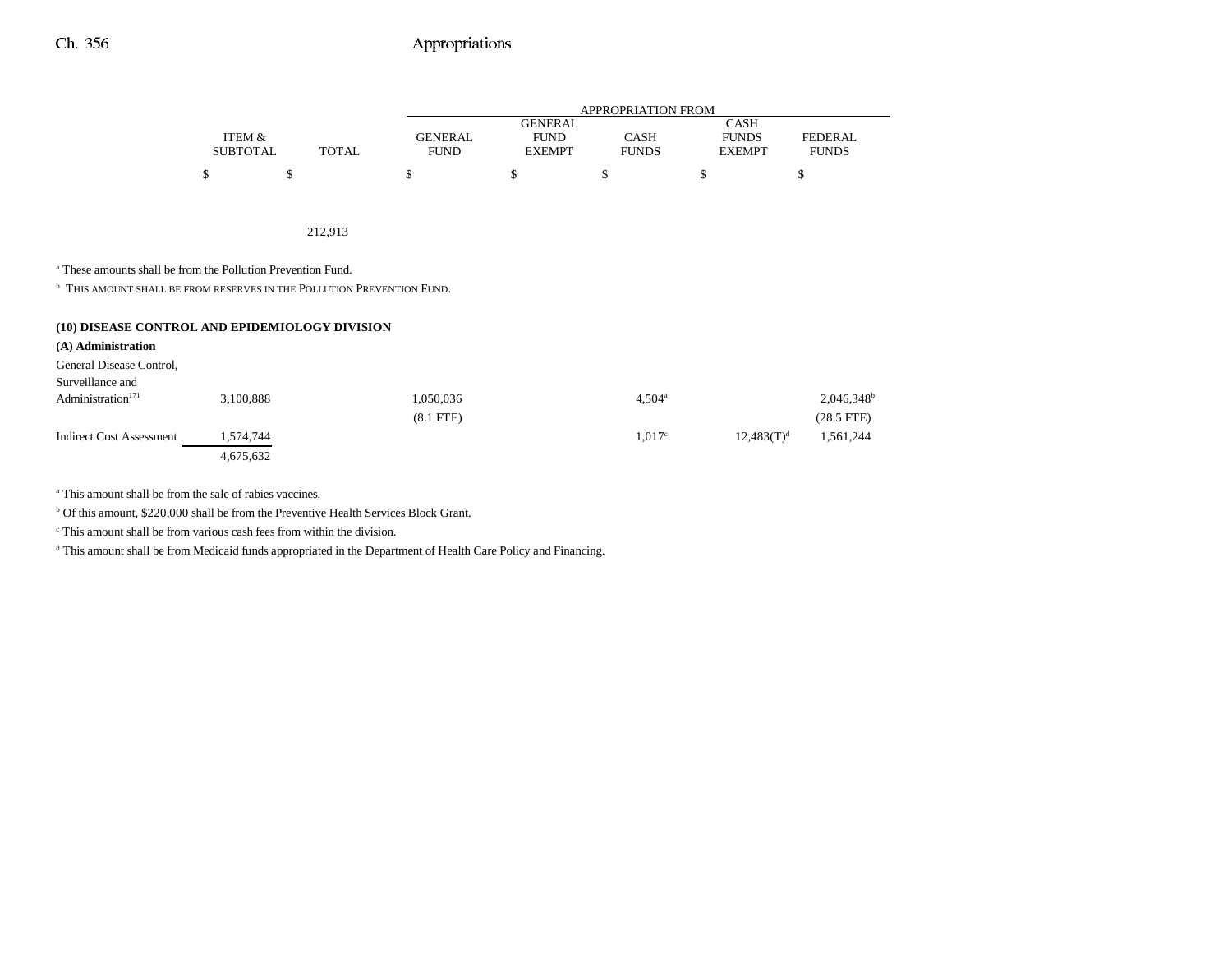| (B) Special Purpose           |            |             |                           |                          |
|-------------------------------|------------|-------------|---------------------------|--------------------------|
| <b>Birth Defects Registry</b> | 331,901    | 331,901     |                           |                          |
|                               |            | $(5.5$ FTE) |                           |                          |
| Vaccination Support           | 7,040,000  |             |                           | 7,040,000                |
| <b>Infant Immunization</b>    |            |             |                           |                          |
| $\rm{Program}^{172}$          | 93,833     |             | $93,833$ (T) <sup>a</sup> |                          |
|                               | 107,189    |             | $107,189(T)^{a}$          |                          |
|                               |            |             | $(0.2$ FTE)               |                          |
| Tuberculosis                  |            |             |                           |                          |
| Treatment <sup>173</sup>      | 1,134,041  | 849,265     | $34,336(L)^{b}$           | 250,440                  |
|                               |            |             |                           | $(3.0$ FTE)              |
| AIDS Surveillance and         |            |             |                           |                          |
| Prevention                    | 3,874,415  | 51,017      |                           | 3,823,398                |
|                               |            |             |                           | $(42.3$ FTE)             |
| Administration and Client     |            |             |                           |                          |
| Services Under the Ryan       |            |             |                           |                          |
| White Act <sup>174</sup>      | 5,310,004  | 785,403     |                           | 4,524,601                |
|                               | 5,775,905  | 1,251,304   |                           |                          |
|                               |            | $(0.4$ FTE) |                           | $(2.1$ FTE $)$           |
| Health Program for            |            |             |                           |                          |
| Refugees                      | 126,134    |             | $71,840(T)^c$             | 54,294                   |
|                               |            |             | $(1.0$ FTE)               | $(0.7$ FTE $)$           |
| Federal Grants <sup>175</sup> | 5,082,315  |             |                           | $5,082,315$ <sup>d</sup> |
|                               |            |             |                           | $(30.2$ FTE)             |
|                               | 22,992,643 |             |                           |                          |
|                               | 23,471,900 |             |                           |                          |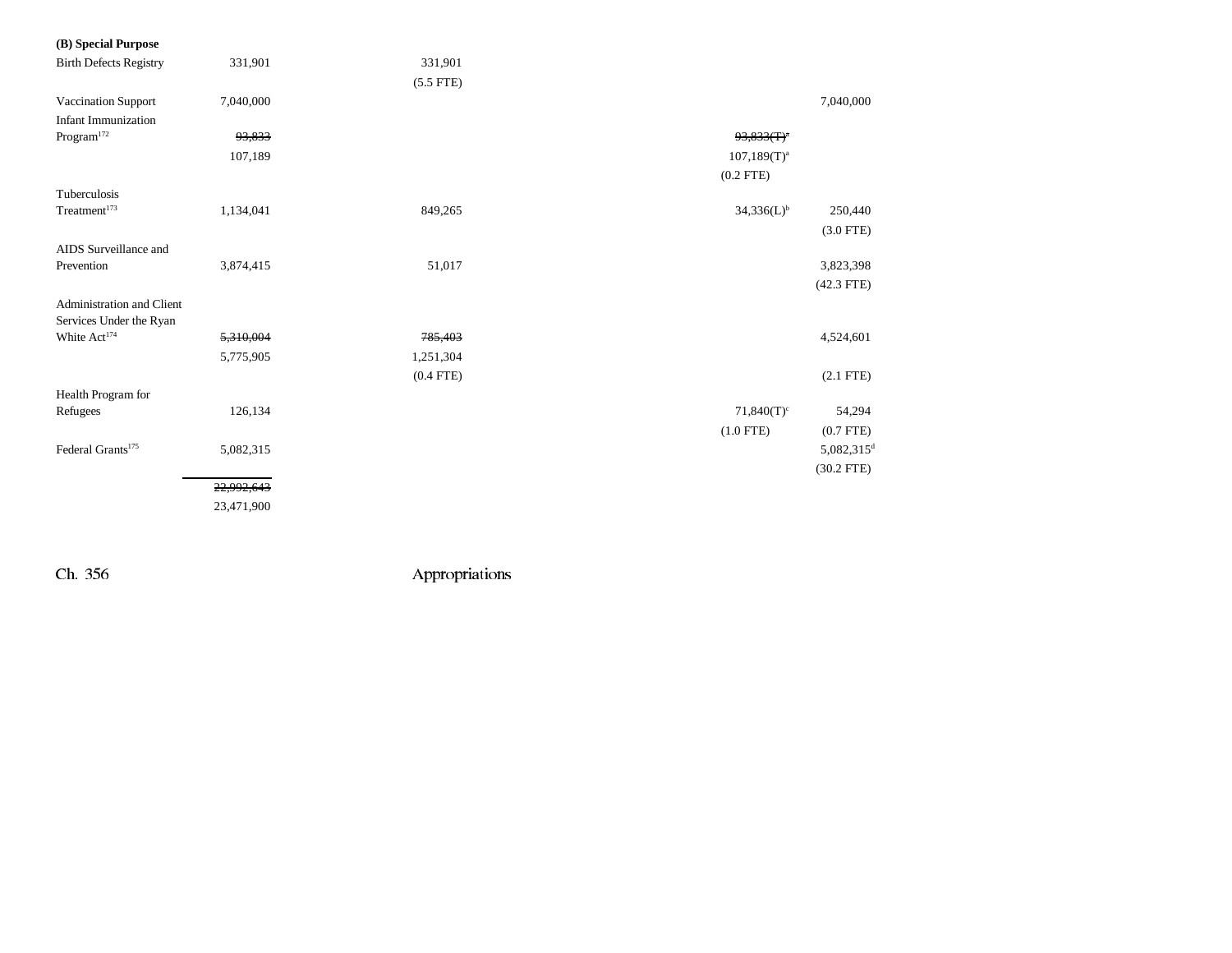|                 |       |                | APPROPRIATION FROM |              |               |                |  |  |  |  |
|-----------------|-------|----------------|--------------------|--------------|---------------|----------------|--|--|--|--|
|                 |       |                | GENERAL            |              | <b>CASH</b>   |                |  |  |  |  |
| ITEM &          |       | <b>GENERAL</b> | <b>FUND</b>        | CASH         | <b>FUNDS</b>  | <b>FEDERAL</b> |  |  |  |  |
| <b>SUBTOTAL</b> | TOTAL | <b>FUND</b>    | <b>EXEMPT</b>      | <b>FUNDS</b> | <b>EXEMPT</b> | <b>FUNDS</b>   |  |  |  |  |
| ¢               |       |                |                    |              |               |                |  |  |  |  |

a This amount shall be from Medicaid funds appropriated in the Department of Health Care Policy and Financing.

b This amount shall be from county tuberculosis treatment matching funds pursuant to Section 25-4-513, C.R.S.

 $^{\mathrm{c}}$  This amount shall be from federal funds appropriated in the Department of Human Services.

<sup>d</sup> This amount includes \$295,422 from the Preventive Health Services Block Grant.

#### 27,668,275 28,147,532

#### **(11) FAMILY AND COMMUNITY HEALTH SERVICES DIVISION**

| (A) Administration              |           |                |            |                  |                          |
|---------------------------------|-----------|----------------|------------|------------------|--------------------------|
| Program and                     |           |                |            |                  |                          |
| Administration                  | 4,832,577 | 161,381(M)     |            |                  | $4,671,196$ <sup>a</sup> |
|                                 |           | $(0.7$ FTE $)$ |            |                  | $(17.2$ FTE)             |
| <b>Indirect Cost Assessment</b> | 1,620,004 |                | $11.464^b$ | $92.882^{\circ}$ | $1,515,658$ <sup>d</sup> |
|                                 | 6,452,581 |                |            |                  |                          |

a Of this amount, \$4,611,196 shall be from the Maternal and Child Health Block Grant, and \$60,000 shall be from the Preventive Health Services Block Grant.

<sup>b</sup> This amount shall be from the Genetics Counseling Cash Fund.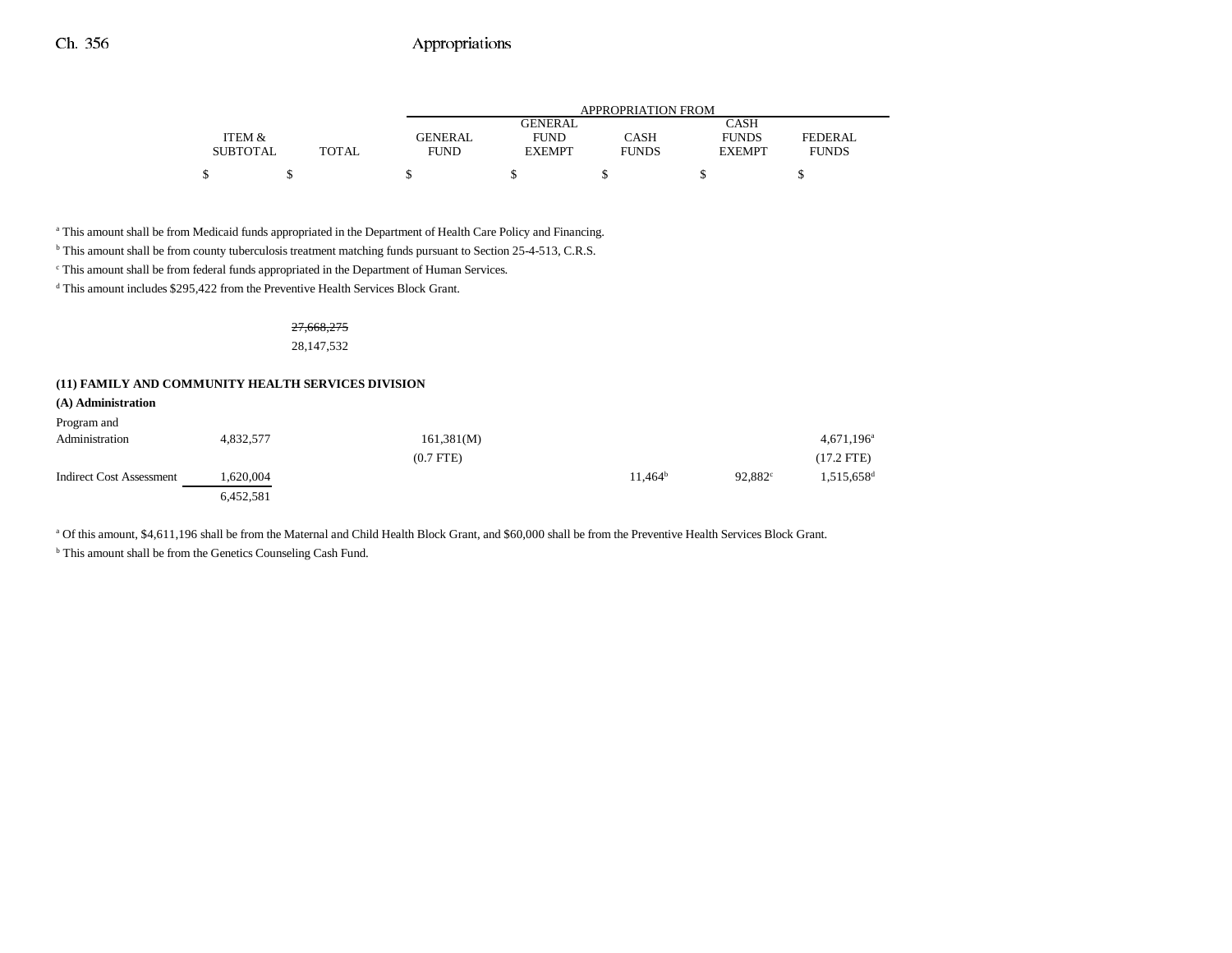<sup>c</sup> Of this amount, \$63,002(T) shall be from Medicaid funds appropriated in the Department of Health Care Policy and Financing, \$17,338 shall be from private grants, and \$12,542(T) shall be from federal funds appropriated in the Department of Education.

<sup>d</sup> Of this amount, \$570,054 shall be from the Maternal and Child Health Block Grant.

| (B) Community Nursing and Handicapped Children's Program |           |                 |            |                |                        |  |  |  |  |
|----------------------------------------------------------|-----------|-----------------|------------|----------------|------------------------|--|--|--|--|
| Program and                                              |           |                 |            |                |                        |  |  |  |  |
| Administration                                           | 1,635,364 | 988,718(M)      |            |                | 646.646 <sup>a</sup>   |  |  |  |  |
|                                                          |           | $(20.8$ FTE $)$ |            |                | $(10.3$ FTE)           |  |  |  |  |
| Community-based Case                                     |           |                 |            |                |                        |  |  |  |  |
| <b>Management Services</b>                               | 204,529   |                 |            |                | 204,529 <sup>a</sup>   |  |  |  |  |
| <b>Purchase of Services</b>                              | 4,051,251 | 1,981,436(M)    | $38,274^b$ | $574.784(T)^c$ | 1,456,757 <sup>a</sup> |  |  |  |  |
|                                                          | 5,891,144 |                 |            |                |                        |  |  |  |  |

a These amounts shall be from the Maternal and Child Health Block Grant.

<sup>b</sup> This amount shall be from client fees.

c This amount shall be from Medicaid funds appropriated in the Department of Health Care Policy and Financing.

| $(C)$ Family Planning <sup>176</sup>     |           |             |               |           |
|------------------------------------------|-----------|-------------|---------------|-----------|
| <b>Personal Services</b>                 | 336,018   | 336,018     |               |           |
|                                          |           | $(6.4$ FTE) |               |           |
| <b>Operating Expenses</b>                | 88,099    | 88,099      |               |           |
| Purchase of Services <sup>50, 171,</sup> |           |             |               |           |
| 177                                      | 3,156,072 | 1,145,037   | $63,454(T)^a$ | 1,947,581 |
|                                          | 3,580,189 |             |               |           |

a This amount shall be from Medicaid funds appropriated in the Department of Health Care Policy and Financing.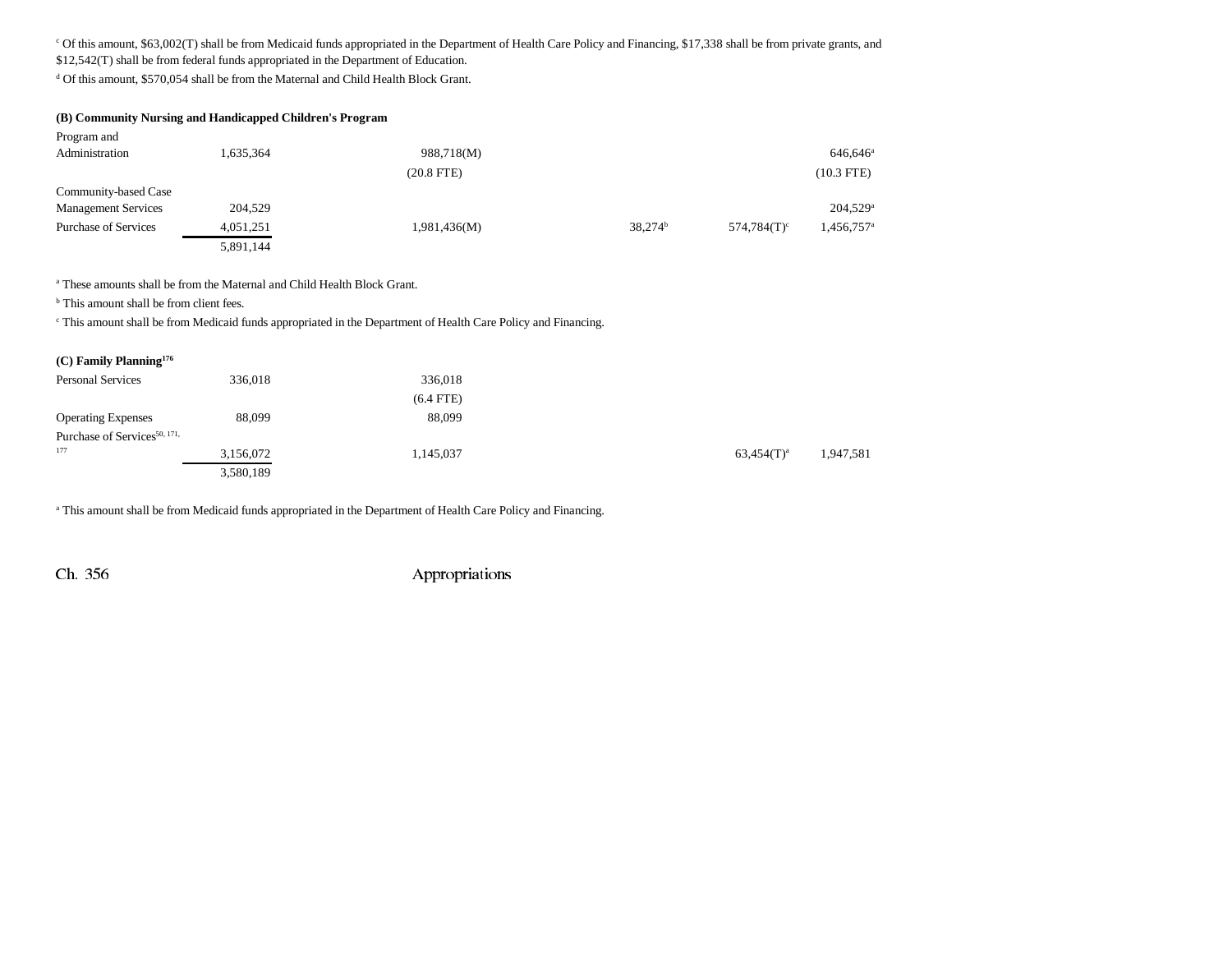|                                             |                           |              | APPROPRIATION FROM            |                                                |                      |                                              |                                |  |  |
|---------------------------------------------|---------------------------|--------------|-------------------------------|------------------------------------------------|----------------------|----------------------------------------------|--------------------------------|--|--|
|                                             | ITEM &<br><b>SUBTOTAL</b> | <b>TOTAL</b> | <b>GENERAL</b><br><b>FUND</b> | <b>GENERAL</b><br><b>FUND</b><br><b>EXEMPT</b> | CASH<br><b>FUNDS</b> | <b>CASH</b><br><b>FUNDS</b><br><b>EXEMPT</b> | <b>FEDERAL</b><br><b>FUNDS</b> |  |  |
|                                             | \$                        | \$           | \$                            | \$                                             | \$                   | \$                                           | \$                             |  |  |
| (D) Special Purpose                         |                           |              |                               |                                                |                      |                                              |                                |  |  |
| Denture Program for the                     |                           |              |                               |                                                |                      |                                              |                                |  |  |
| Elderly                                     | 517,038                   |              | 517,038                       |                                                |                      |                                              |                                |  |  |
|                                             |                           |              | $(0.8$ FTE)                   |                                                |                      |                                              |                                |  |  |
| Homebound Dentistry                         |                           |              |                               |                                                |                      |                                              |                                |  |  |
| Services                                    | 40,000                    |              | 40,000                        |                                                |                      |                                              |                                |  |  |
| Genetics Counseling<br>$\rm{Program}^{178}$ | 830,724                   |              |                               |                                                | 817,775 <sup>a</sup> | 12,949 <sup>b</sup>                          |                                |  |  |
| Early and Periodic                          |                           |              |                               |                                                |                      |                                              |                                |  |  |
| Screening, Diagnosis, and                   |                           |              |                               |                                                |                      |                                              |                                |  |  |
| <b>Treatment Program</b>                    | 2,794,970                 |              |                               |                                                |                      | $2,794,970(T)$ <sup>c</sup>                  |                                |  |  |
|                                             |                           |              |                               |                                                |                      | $(4.5$ FTE)                                  |                                |  |  |
| Migrant Program                             | 1,036,100                 |              |                               |                                                |                      | 120,032(T) <sup>d</sup>                      | 916,068                        |  |  |
|                                             |                           |              |                               |                                                |                      | $(0.4$ FTE)                                  | $(10.4$ FTE)                   |  |  |
| Department of Education                     |                           |              |                               |                                                |                      |                                              |                                |  |  |
| <b>Nursing Grants</b>                       | 290,706                   |              |                               |                                                |                      | 290,706(T) <sup>d</sup>                      |                                |  |  |
|                                             |                           |              |                               |                                                |                      | $(1.3$ FTE)                                  |                                |  |  |
| Private Grants                              | 571,889                   |              |                               |                                                |                      | 571,889 <sup>e</sup>                         |                                |  |  |
|                                             |                           |              |                               |                                                |                      | $(1.0$ FTE)                                  |                                |  |  |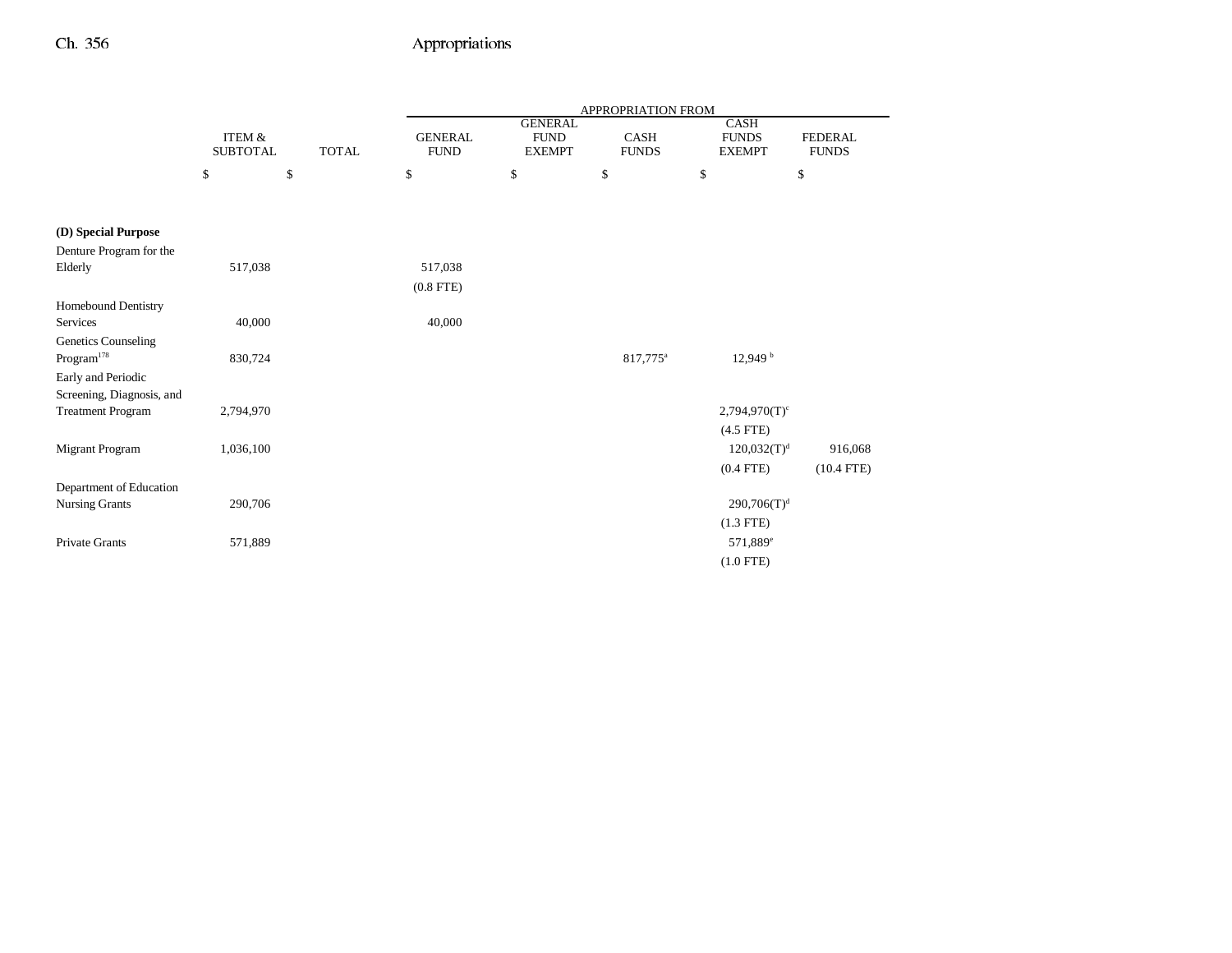Federal Grants<sup>175</sup> 28,708,568 78,708,568 78,708,568 78,708 78,708,568 78,708 78,708 78 78,708 78 78 79 *79* 

(42.6 FTE)

84,789,995

a This amount shall be from the Newborn Screening and Genetic Counseling Cash Fund pursuant to Section 25-4-1006, C.R.S.

<sup>b</sup> This amount shall be from reserves in the Newborn Screening and Genetic Counseling Cash Fund.

c This amount shall be from Medicaid funds appropriated in the Department of Health Care Policy and Financing.

d These amounts shall be from federal funds appropriated in the Department of Education.

e This amount shall be from grants and donations.

100,713,909

| (12) HEALTH FACILITIES DIVISION |              |         |                        |                           |         |
|---------------------------------|--------------|---------|------------------------|---------------------------|---------|
| (A) Administration              |              |         |                        |                           |         |
| <b>Personal Services</b>        | 875,785      |         |                        |                           |         |
|                                 | 918,465      |         |                        |                           |         |
|                                 | $(14.9$ FTE) |         |                        |                           |         |
| <b>Operating Expenses</b>       | 67,148       |         |                        |                           |         |
| <b>Indirect Cost Assessment</b> | 948,733      |         |                        |                           |         |
|                                 | 953,812      |         |                        |                           |         |
|                                 | 1,891,666    | 121,445 | $235,653$ <sup>*</sup> | $750,086(T)$ <sup>b</sup> | 784,482 |
|                                 | 1,939,425    |         | 283,412 <sup>a</sup>   |                           |         |

<sup>a</sup> Of this amount, \$108,202 \$151,480 shall be from the Medication Administration Cash Fund pursuant to Section 25-1-107(1)(ee)(V)(A), C.R.S., \$85,962 shall be from the Health Facilities General Licensure Cash Fund pursuant to Section 25-3-103.1, C.R.S., and \$41,489 \$45,970 shall be from various sources of cash funds within the division. <sup>b</sup> This amount shall be from Medicaid funds appropriated in the Department of Health Care Policy and Financing.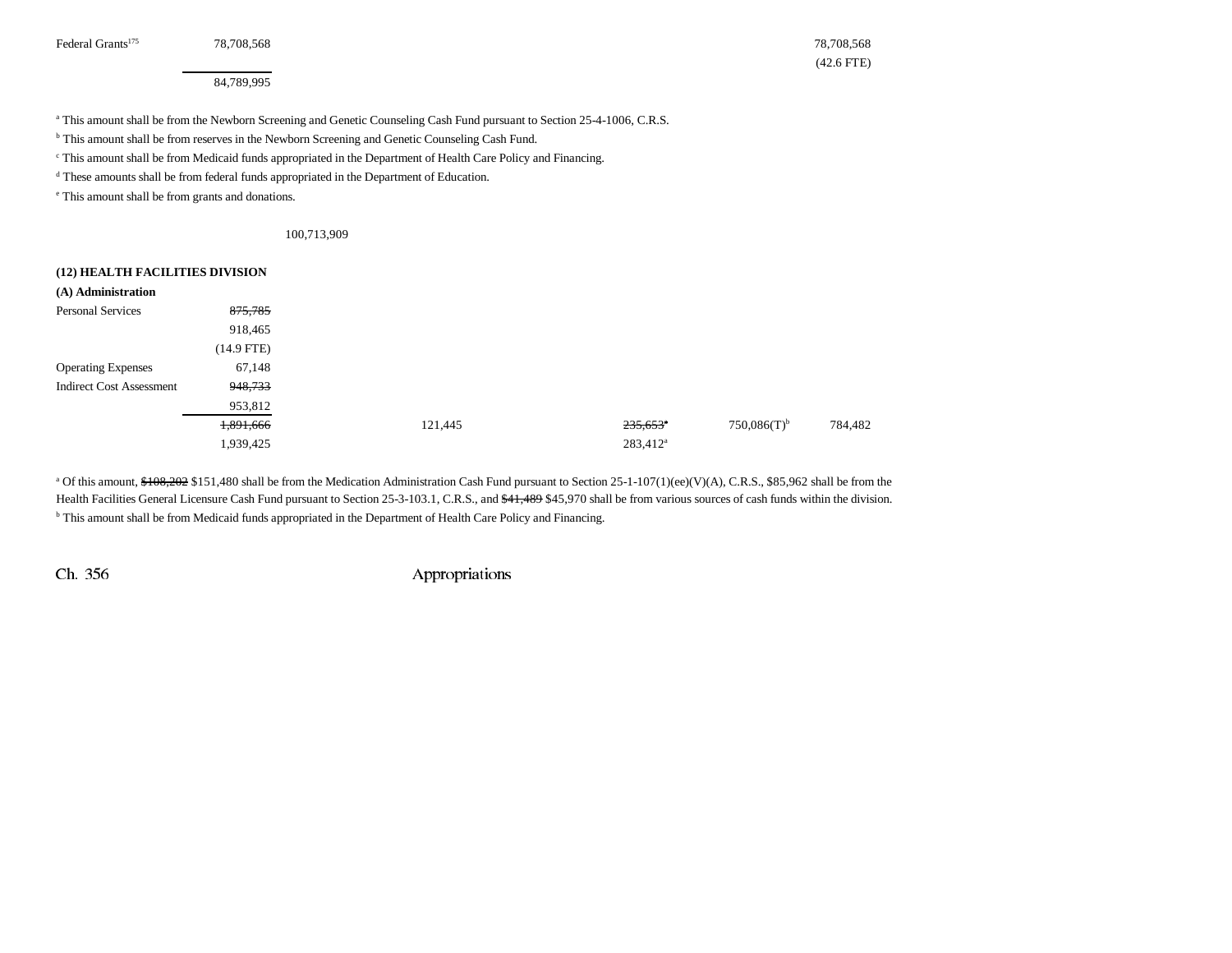|                                                     |                           |              | <b>APPROPRIATION FROM</b>     |                                                |                             |                                              |                                |  |  |
|-----------------------------------------------------|---------------------------|--------------|-------------------------------|------------------------------------------------|-----------------------------|----------------------------------------------|--------------------------------|--|--|
|                                                     | ITEM &<br><b>SUBTOTAL</b> | <b>TOTAL</b> | <b>GENERAL</b><br><b>FUND</b> | <b>GENERAL</b><br><b>FUND</b><br><b>EXEMPT</b> | <b>CASH</b><br><b>FUNDS</b> | <b>CASH</b><br><b>FUNDS</b><br><b>EXEMPT</b> | <b>FEDERAL</b><br><b>FUNDS</b> |  |  |
|                                                     | \$                        | \$           | \$                            | \$                                             | \$                          | \$                                           | \$                             |  |  |
| (B) Inspection of Personal Care Boarding Facilities |                           |              |                               |                                                |                             |                                              |                                |  |  |
|                                                     |                           |              |                               |                                                |                             |                                              |                                |  |  |
| Program Costs                                       | 152,654                   |              | 58,152                        |                                                | $84,441$ <sup>a</sup>       | $10,061^{\rm b}$                             |                                |  |  |
|                                                     | 172,749                   |              |                               |                                                | $104,536^{\circ}$           |                                              |                                |  |  |
|                                                     |                           |              | $(0.8$ FTE $)$                |                                                | $(1.5 FFE)$                 |                                              |                                |  |  |
|                                                     |                           |              |                               |                                                | $(1.8$ FTE)                 |                                              |                                |  |  |
|                                                     |                           |              |                               |                                                |                             |                                              |                                |  |  |

<sup>a</sup> This amount shall be from the Personal Care Boarding Home Cash Fund pursuant to Section 25-27-107.5, C.R.S.

b This amount shall be from reserves in the Personal Care Boarding Home Cash Fund.

### **(C) Medicaid/Medicare Certification Program**

| <b>Personal Services</b>  | 4,173,043            |                  |  |
|---------------------------|----------------------|------------------|--|
|                           | $(72.7 \text{ FTE})$ |                  |  |
| <b>Operating Expenses</b> | 475,468              |                  |  |
|                           | 4,648,511            | $2,521,874(T)^a$ |  |

<sup>a</sup> This amount shall be from Medicaid funds appropriated in the Department of Health Care Policy and Financing.

6,692,831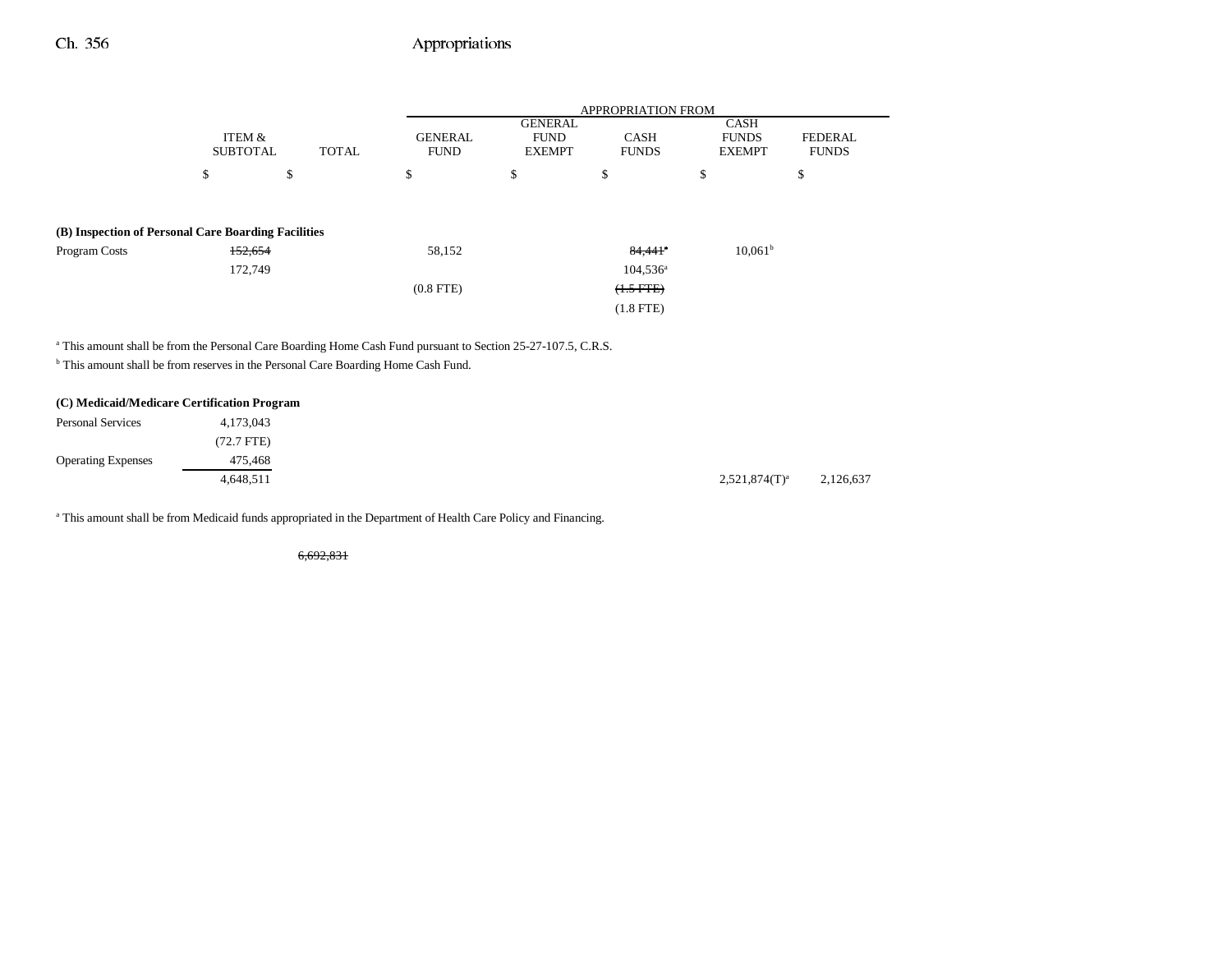#### **(13) EMERGENCY MEDICAL SERVICES AND PREVENTION DIVISION**

### **(A) Emergency Medical Services**

| Program and                     |           |                      |                        |
|---------------------------------|-----------|----------------------|------------------------|
| Administration                  | 757,256   |                      | $757,256^{\circ}$      |
|                                 |           |                      | $(11.0$ FTE)           |
| <b>Improvements to County</b>   |           |                      |                        |
| <b>Emergency Medical</b>        |           |                      |                        |
| <b>Services</b>                 | 950,817   |                      | 950,817 <sup>a</sup>   |
| <b>Emergency Medical</b>        |           |                      |                        |
| Services Grant Program          | 2,762,976 |                      | 2,762,976 <sup>a</sup> |
| Trauma Facility                 |           |                      |                        |
| Designation                     | 385,180   | 385,180 <sup>b</sup> |                        |
|                                 |           | $(2.1$ FTE)          |                        |
| <b>Indirect Cost Assessment</b> | 265,477   | $36,632^{\circ}$     | 228,845 <sup>a</sup>   |
|                                 | 5,121,706 |                      |                        |

<sup>a</sup> These amounts shall be from the Emergency Medical Services Account in the Highway Users Tax Fund pursuant to Section 25-3.5-603, C.R.S.

b This amount shall be from the Trauma System Cash Fund, pursuant to Section 25-3.5-705, C.R.S.

c This amount shall be from various sources of cash funds within the division.

### **(B) Prevention**

# **Programs** Programs and  $\rm{Administration}$   $\rm{1,200,940}$   $\rm{112,940}$   $\rm{112,940}$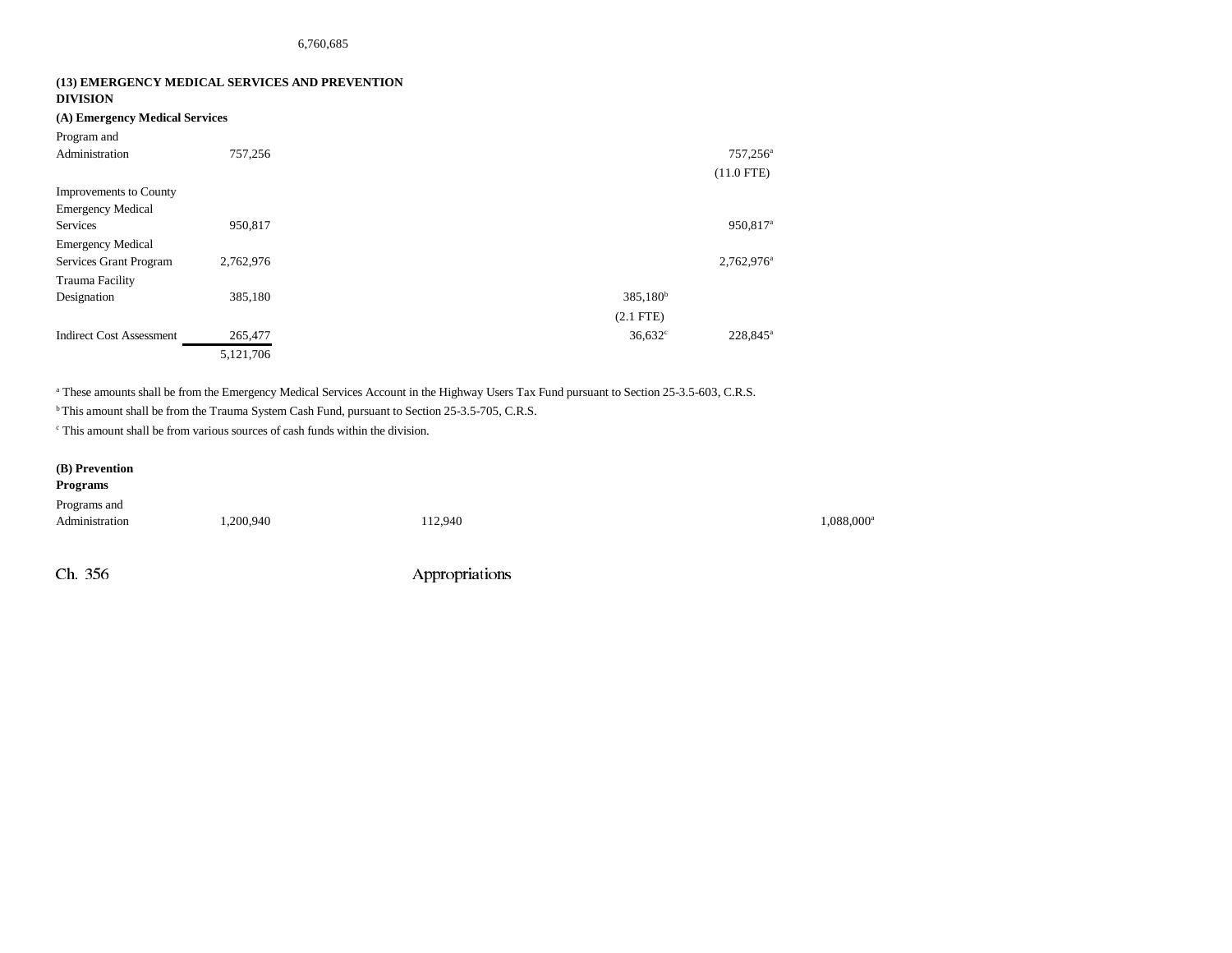|                                                                                                  |                           |              | APPROPRIATION FROM            |                                                |                      |                                       |                                |  |
|--------------------------------------------------------------------------------------------------|---------------------------|--------------|-------------------------------|------------------------------------------------|----------------------|---------------------------------------|--------------------------------|--|
|                                                                                                  | ITEM &<br><b>SUBTOTAL</b> | <b>TOTAL</b> | <b>GENERAL</b><br><b>FUND</b> | <b>GENERAL</b><br><b>FUND</b><br><b>EXEMPT</b> | CASH<br><b>FUNDS</b> | CASH<br><b>FUNDS</b><br><b>EXEMPT</b> | <b>FEDERAL</b><br><b>FUNDS</b> |  |
|                                                                                                  | \$                        | \$           | \$                            | \$                                             | \$                   | \$                                    | \$                             |  |
|                                                                                                  |                           |              |                               |                                                |                      |                                       |                                |  |
|                                                                                                  |                           |              | $(2.0$ FTE $)$                |                                                |                      |                                       | $(8.7$ FTE)                    |  |
| <b>Indirect Cost Assessment</b>                                                                  | 611,447                   |              |                               |                                                |                      |                                       | 611,447                        |  |
|                                                                                                  | 1,812,387                 |              |                               |                                                |                      |                                       |                                |  |
| <sup>a</sup> Of this amount, \$781,634 shall be from the Preventive Health Services Block Grant. |                           |              |                               |                                                |                      |                                       |                                |  |
| (C) Special Purpose                                                                              |                           |              |                               |                                                |                      |                                       |                                |  |
| <b>Cancer Registry</b>                                                                           | 610,265                   |              | 224,291                       |                                                |                      |                                       | 385,974                        |  |
|                                                                                                  |                           |              | $(2.0$ FTE $)$                |                                                |                      |                                       | $(7.0$ FTE)                    |  |
| <b>Cancer Prevention</b>                                                                         |                           |              |                               |                                                |                      |                                       |                                |  |
| Grants <sup>179</sup>                                                                            | 4,784,182                 |              |                               |                                                |                      | $15,000^{\rm a}$                      | 4,769,182                      |  |
|                                                                                                  |                           |              |                               |                                                |                      |                                       | $(32.5$ FTE)                   |  |
| <b>Chronic Disease Tracking</b>                                                                  | 479,014                   |              |                               |                                                |                      |                                       | 479,014                        |  |
|                                                                                                  | 5,873,461                 |              |                               |                                                |                      |                                       | $(5.3$ FTE)                    |  |

<sup>a</sup> This amount shall be from donations and grants received by the Breast Cancer Screening Fund pursuant to Section 25-4-1503, C.R.S.

12,807,554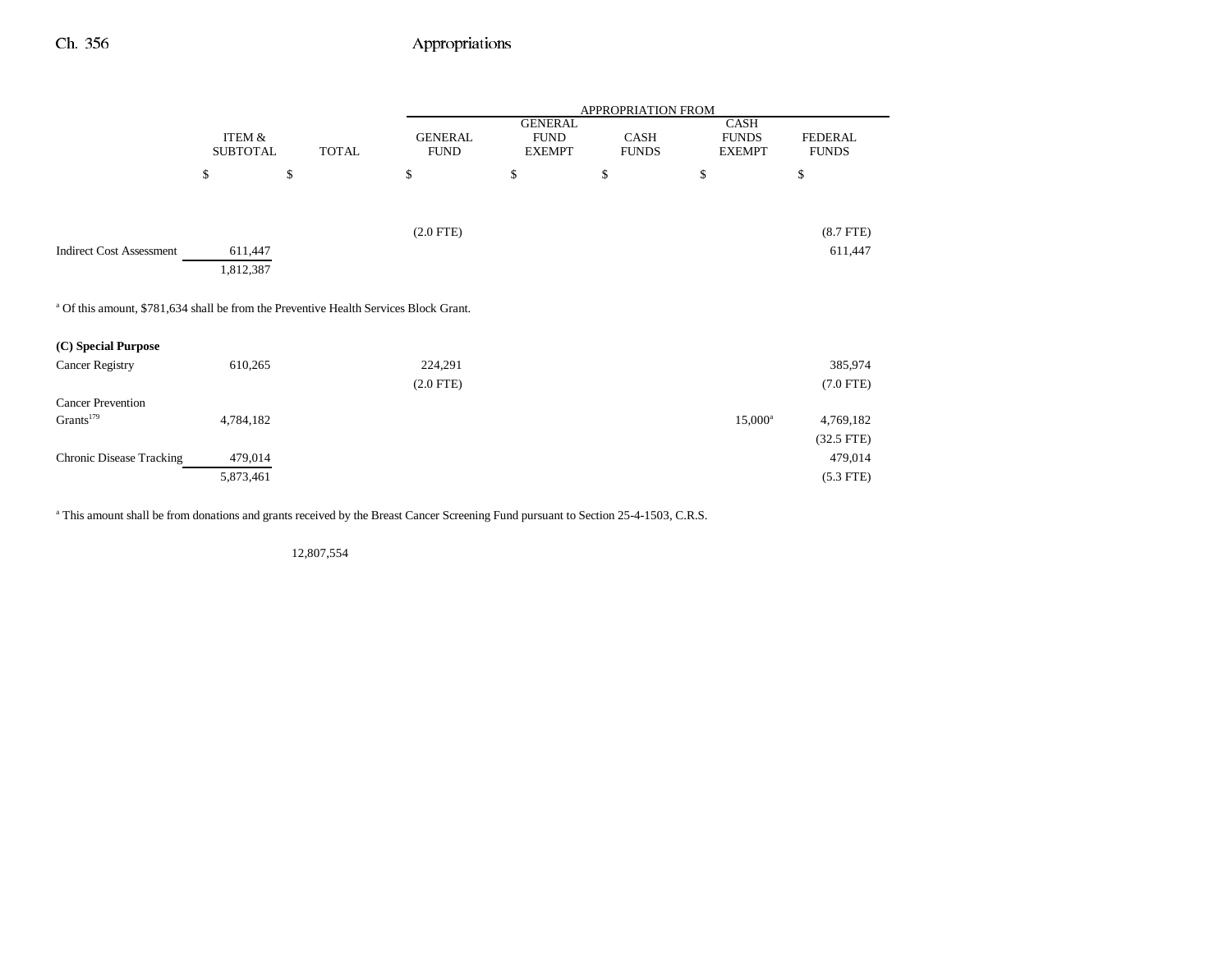|                                 |              | (14) DIVISION OF HEALTH STATISTICS AND VITAL RECORDS |               |                      |
|---------------------------------|--------------|------------------------------------------------------|---------------|----------------------|
| <b>Personal Services</b>        | 1.948.228    |                                                      |               |                      |
|                                 | $(45.9$ FTE) |                                                      |               |                      |
| <b>Operating Expenses</b>       | 117.462      |                                                      |               |                      |
| <b>Indirect Cost Assessment</b> | 450.662      |                                                      |               |                      |
|                                 |              | 2,516,352                                            | $1,622,400^a$ | 893.952 <sup>b</sup> |

a This amount shall be from the Vital Statistics Records Cash Fund pursuant to Section 25-2-121, C.R.S.

<sup>b</sup> Of this amount, \$33,120 shall be from the Preventive Health Services Block Grant.

## **TOTALS PART XVI (PUBLIC HEALTH ANDENVIRONMENT**)<sup>4,5</sup> \$221,967,443 \$22,294,061 \$22,394,064 \$20,560,198 \$31,657,176<sup>a</sup> \$147,456,008 \$222,575,443 \$22,759,531 \$20,370,229 \$31,989,675<sup>a</sup>

<sup>a</sup> Of this amount,  $$19,890,294$  \$19,903,650 contains a (T) notation and \$34,336 contains an (L) notation.

**FOOTNOTES** -- The following statements are referenced to the numbered footnotes throughout section 2.

- 4 (Governor lined through this provision. See L. 98, p. 2193.)
- 5 All Departments, Totals -- The General Assembly requests that copies of all reports requested in other footnotes contained in this act be delivered to the Joint Budget Committee and the majority and minority leadership in each house of the General Assembly. Each principal department of the state shall produce its rules and regulations in an electronic format that is suitable for public access through electronic means. Such rules and regulations in such format shall be submitted to the Office of Legislative Legal Services for publishing on the Internet. It is the intent of the General Assembly that this be done within existing resources.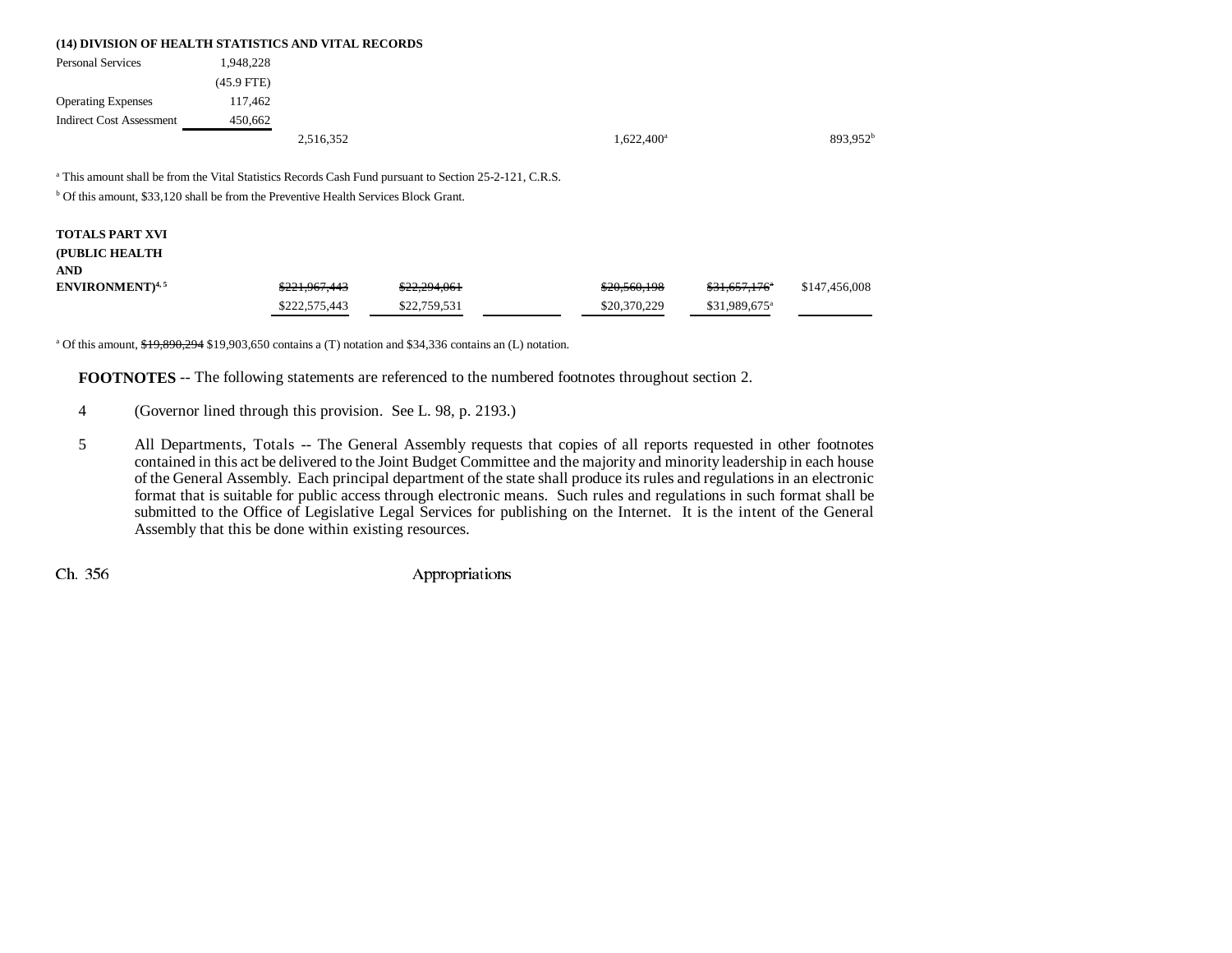|                 |              | APPROPRIATION FROM |               |              |               |                |
|-----------------|--------------|--------------------|---------------|--------------|---------------|----------------|
|                 |              |                    | GENERAL       |              | CASH          |                |
| ITEM &          |              | <b>GENERAL</b>     | <b>FUND</b>   | CASH         | <b>FUNDS</b>  | <b>FEDERAL</b> |
| <b>SUBTOTAL</b> | <b>TOTAL</b> | <b>FUND</b>        | <b>EXEMPT</b> | <b>FUNDS</b> | <b>EXEMPT</b> | <b>FUNDS</b>   |
|                 |              |                    |               |              |               |                |

- 50 Department of Health Care Policy and Financing, Medical Services Premiums; and Department of Public Health and Environment, Family and Community Health Services Division, Family Planning, Purchase of Services -- The departments are requested to provide a report to the Joint Budget Committee by November 1, 1998, outlining the progress made in reducing the rate of low birth-weight babies as a result of the enhanced prenatal program appropriation. The report shall provide information on the number of participants, reasons for participation levels, and recommendations for changing participation levels given current program criteria. The report shall also delineate, by fiscal year, the total, General Fund, and federal fund savings achieved as a result of the FY 1997-98 program appropriation and recommendations for further programmatic and funding changes based on the findings.
- 64 Department of Human Services, Office of Information Technology Services, Year 2000 Projects; Department of Law, Administration, Year 2000 Projects; Department of Public Health and Environment, Information Technology Services, Year 2000 Projects; and Department of Revenue, Information Technology Division, Year 2000 Projects -- It is the intent of the General Assembly that moneys in this line be restricted by the State Controller until the Commission on Information Management has reviewed and approved the Department's Year 2000 implementation plan.
- 127 Department of Law, Special Purpose, Comprehensive Environmental Response, Compensation and Liability Act Contracts; Department of Natural Resources, Executive Director's Office, Comprehensive Environmental Response, Compensation and Liability Act; and Department of Public Health and Environment, Hazardous Materials and Waste Management Division, Contaminated Site Cleanups -- The departments are requested to cooperate in the preparation of a report detailing each department's expenditures for CERCLA contracts. The report should include a case-by-case itemization of actual, estimated, and requested funding for personal services, contract services, operating expenses, and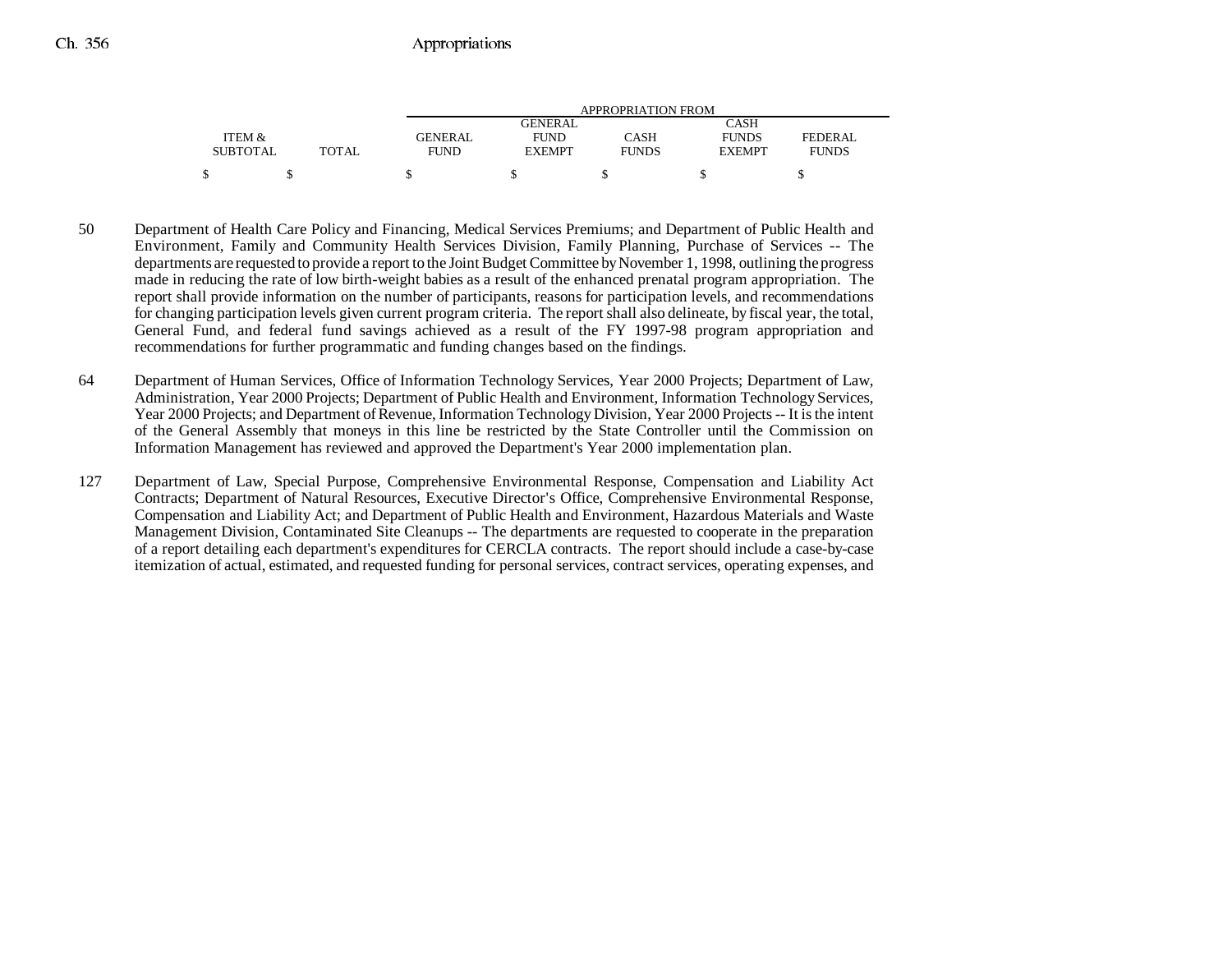other costs. The report should be prepared annually and should be submitted with each department's budget request.

- 164 Department of Public Health and Environment, Administration and Support -- It is the intent of the General Assembly that the Department submit a zero-based budget request for FY 1999-2000 to the Joint Budget Committee by November 1, 1998.
- 165 (Governor lined through this provision. See L. 98, p. 2196.)
- 166 Department of Public Health and Environment, Laboratory and Radiation Services, Emergency Response Program -- It is the intent of the General Assembly that the Department, when reasonable, pursue recovery of the costs of the program's emergency response efforts in accordance with Section 29-22-103, C.R.S. The Department is requested to include a report in its annual budget submission which details cost of services rendered and amount recovered for each for each major incident.
- 167 Department of Public Health and Environment, Local Health Services -- The Department is requested to compile detailed information on the expenditures of public health nurses, sanitarians, and local health departments, and include this information in the Department's annual budget submission. The information shall include amounts by category of expenditures and, at a minimum, detail those amounts used for personal services, utilities, postage, food, and medical expenses.
- 168 Department of Public Health and Environment, Local Health Services -- The Department is requested to continue efforts with local health providers to complete a detailed report on local health services. This report should include, but is not limited to, the following information: identification of all costs, including personal services expenses and FTE, operating expenses, indirect costs, and any other applicable cost; and all available funding sources, including local, state, federal, and any other available funding source, for each essential public health category as reported by the Department. These categories include: disease prevention, environmental hazard protection, community health assessments and evaluation, illness and injury prevention, promotion of healthy behavior, responding to disasters and assisting communities in recovery, and health services quality assurance and accessibility. A listing of services to be provided in each category should also be provided. This information should be shown in aggregate for county nurses and sanitarians, and for local health departments, and should include data for the estimate state fiscal year and at least one actual state fiscal year.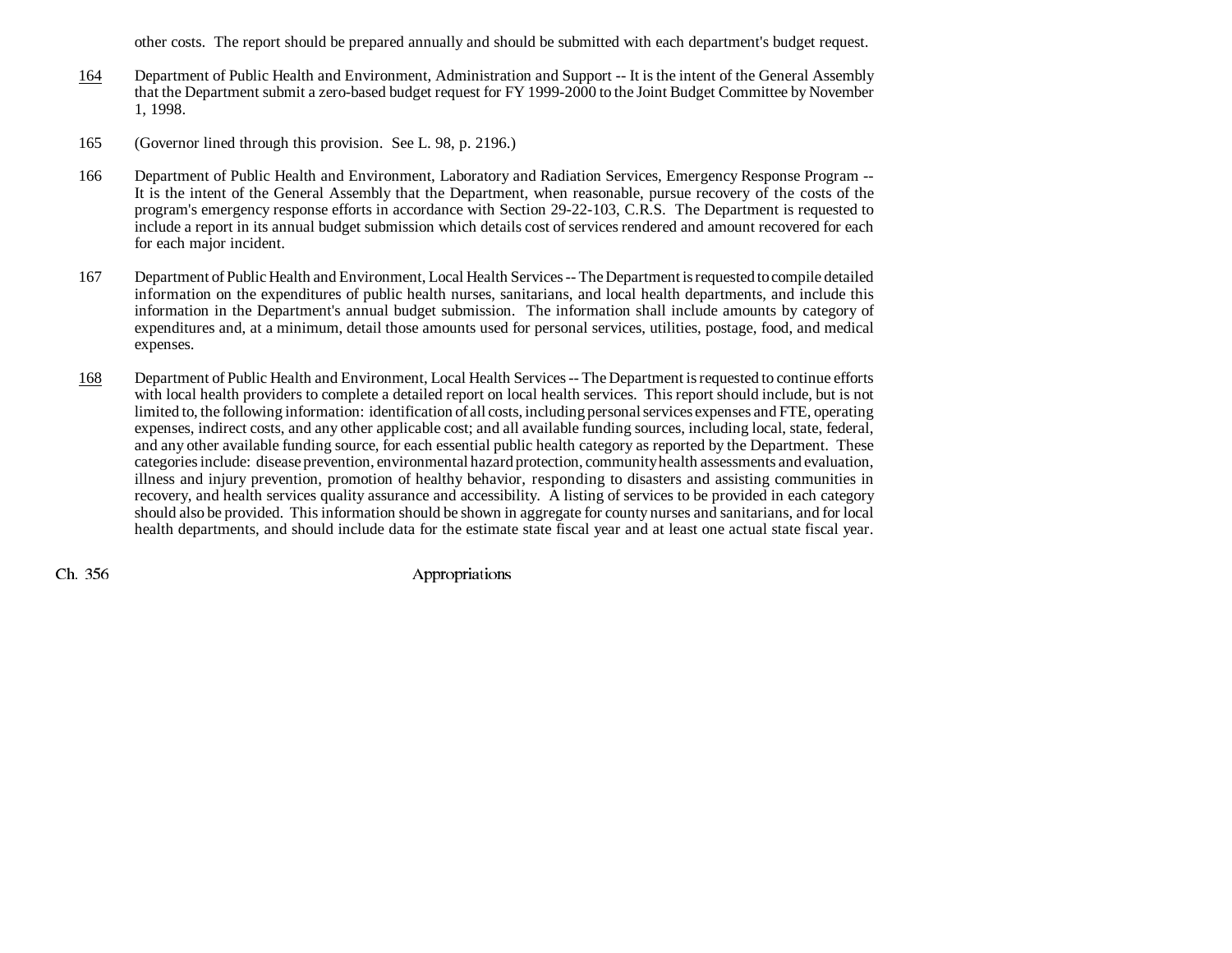|                 |              | APPROPRIATION FROM |               |              |               |              |  |
|-----------------|--------------|--------------------|---------------|--------------|---------------|--------------|--|
|                 |              |                    | GENERAL       |              | CASH          |              |  |
| ITEM &          |              | <b>GENERAL</b>     | <b>FUND</b>   | CASH         | <b>FUNDS</b>  | FEDERAL      |  |
| <b>SUBTOTAL</b> | <b>TOTAL</b> | FUND               | <b>EXEMPT</b> | <b>FUNDS</b> | <b>EXEMPT</b> | <b>FUNDS</b> |  |
|                 |              |                    |               |              |               |              |  |

The Department is requested to submit a status report to the Joint Budget Committee by August 1, 1998, which explains progress, with the final report being submitted on November 1, 1998.

- 168b Department of Public Health and Environment, Hazardous Materials and Waste Management Division, Contaminated Site Cleanups -- It is the intent of the General Assembly that the Department work toward the goal of removing Colorado Superfund Cleanup Sites from the federal listing of such sites as soon as possible.
- 169 Department of Public Health and Environment, Air Quality Control Division, Stationary Sources, Permits and Compliance Assurance, Construction Permit Backlog -- It is the intent of the General Assembly that this be a temporary appropriation expected to last no more than two years. Funding in this line item is to be used only for the elimination of the construction permit backlog. The Department is requested to submit quarterly updates to the Joint Budget Committee beginning January 1, 1998, to be received within 30 days of the end of the quarter, which provide the following information: actual initial and final permits received during the last twelve months; actual initial and final permits processed by regular division staff during the last twelve months and the number of FTE processing those permits; actual initial and final permits processed by the staff in the Construction Permit Backlog line item during the past twelve months and the number of FTE processing those permits; and the monthly permit backlog.
- 170 Department of Public Health and Environment, Hazardous Materials and Waste Management Division, Contaminated Site Cleanups, Contaminated Sites Operation and Maintenance -- The Department is requested to include in its annual budget submission detailed information on the projects included in this line item for the prior year's actual expenditures, the current year estimate, and the request year. This information should include for each project a description, the cost,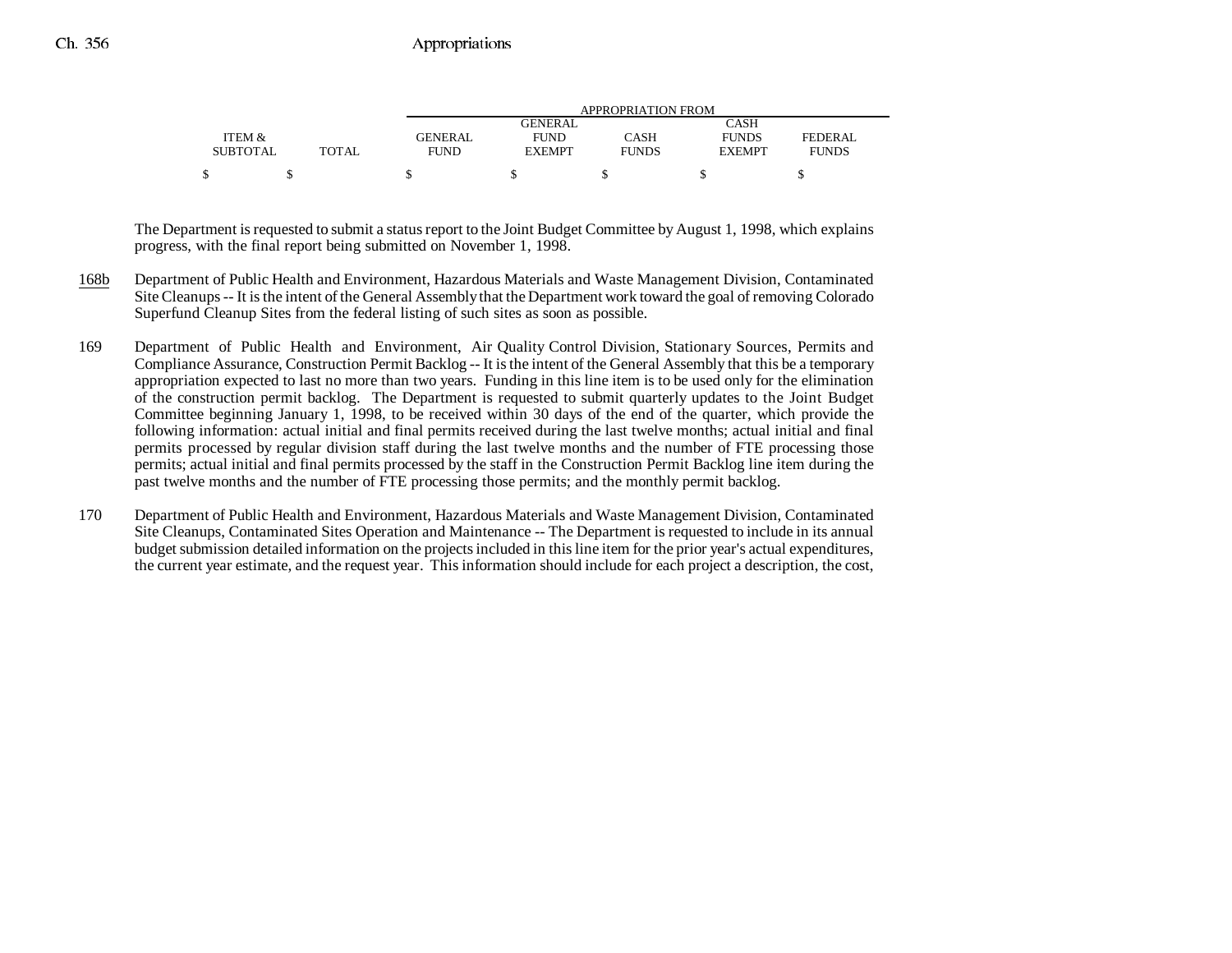funding sources, and estimated duration of long-term operations and maintenance. The Department is requested to include any other data it deems pertinent to these projects.

- 171 Department of Public Health and Environment, Disease Control and Epidemiology Division, Administration, General Disease Control, Surveillance and Administration; and Family and Community Health Services Division, Family Planning, Purchase of Services -- It is the intent of the General Assembly that these divisions cooperate to promote abstinence programs based on federal guidelines. The Department is requested to provide to the Joint Budget Committee, with its annual budget submission, a detailed plan explaining how federal Maternal Child Health Block Grant abstinence funds are to be used in state FY 1998-99 and state FY 1999-00. This information should include, but is not limited to: the amount and duration of anticipated funding; list of grantees; intent and objectives of associated program(s); targeted program population, including a breakout by age group; performance measures; and how the divisions are working to ensure the effectiveness of abstinence efforts.
- 172 Department of Public Health and Environment, Disease Control and Epidemiology Division, Special Purpose, Infant Immunization Program -- The Department is requested to provide, on or before August 1, 1998, detailed information regarding immunization services and funding. This information should include, but is not limited to: the amount and funding source available for each line item where funds are provided to support immunization services; a description of services provided relative to funding in each line item; an explanation of service delivery, including a distinction between public local or public county, public state, non-profit, and private providers; and the number of patients served in each applicable program.
- 173 Department of Public Health and Environment, Disease Control and Epidemiology Division, Special Purpose, Tuberculosis Treatment -- The Department is requested to provide, with its annual budget submission, a listing of counties which participate in tuberculosis control, the number of patients served in each county, and the total costs associated with all aspects of treatment and control. This information will account for the county 20 percent match required pursuant to Section 25-4-513, C.R.S. This information should be provided for one actual state fiscal year, the estimate state fiscal year, and the request state fiscal year.
- 174 Department of Public Health and Environment, Disease Control and Epidemiology Division, Special Purpose, Administration and Client Services Under the Ryan White Act -- The Department is requested to provide quarterly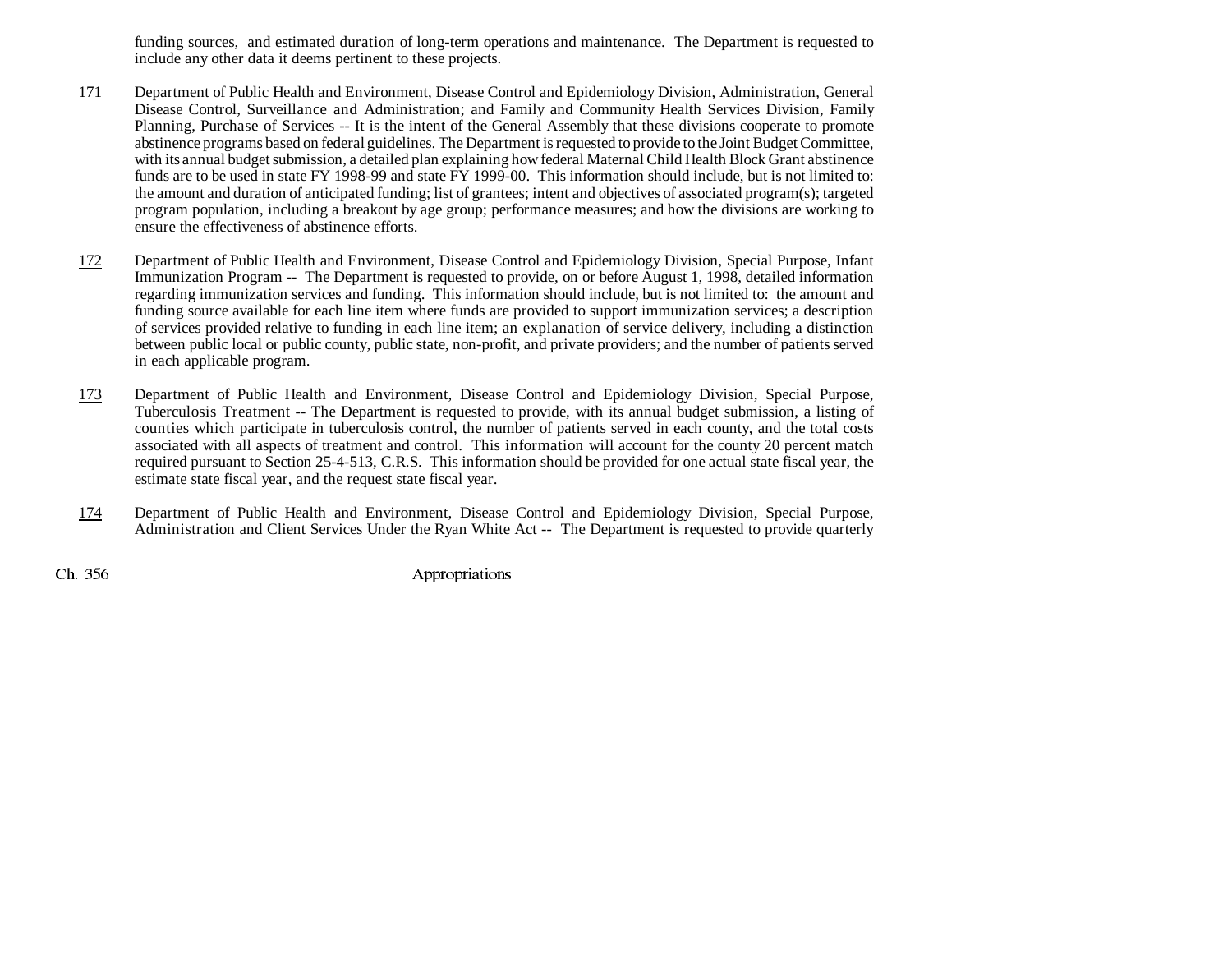|                 |              | APPROPRIATION FROM |                |              |               |              |  |
|-----------------|--------------|--------------------|----------------|--------------|---------------|--------------|--|
|                 |              |                    | <b>GENERAL</b> |              | CASH          |              |  |
| ITEM &          |              | <b>GENERAL</b>     | <b>FUND</b>    | CASH         | <b>FUNDS</b>  | FEDERAL      |  |
| <b>SUBTOTAL</b> | <b>TOTAL</b> | <b>FUND</b>        | <b>EXEMPT</b>  | <b>FUNDS</b> | <b>EXEMPT</b> | <b>FUNDS</b> |  |
| ¢               |              |                    |                |              |               |              |  |

reporting to the Joint Budget Committee with regard to the AIDS drug assistance program. The first quarterly report should be submitted on or before April 15, 1998, for the time period January, 1998 through March, 1998. Subsequent quarterly reports should be submitted on July 15, 1998; October 15,1998; and January 15, 1999. Reporting should include, but is not limited to: the total and average monthly number of clients served, with a description of the demographic profile of the client population; the total and average monthly costs to provide pharmaceutical products to those clients; a listing of the pharmaceuticals on the formulary, the manufacturer of each product, and respective average price for a month's supply of each product; the total amount of available funds, including state general fund support, federal Title I and Title II support, and any other source as appropriate.

- 175 Department of Public Health and Environment, Disease Control and Epidemiology Division, Special Purpose, Federal Grants; and Family and Community Health Services Division, Special Purpose, Federal Grants -- The Department is requested to provide to the Joint Budget Committee a chart of federal grants for each of these divisions with its annual budget submission. This chart should show the following information for each federal grant: Grant name, federal fiscal year grant period, federal funding agency, and brief description of program funded by the grant; amount expended and FTE used in the past two actual state fiscal years, amount estimated and FTE assigned in the current state fiscal year, and amount anticipated and FTE planned for use in the request state fiscal year.
- 176 Department of Public Health and Environment, Family and Community Health Services Division, Family Planning -- The Department is requested to submit a report to the Joint Budget Committee with its annual budget submission. This report should include, but not be limited to, a detailed explanation of how state funds are expended by each contractor receiving any amount of state funds for the family planning program. Reporting should be completed for each contract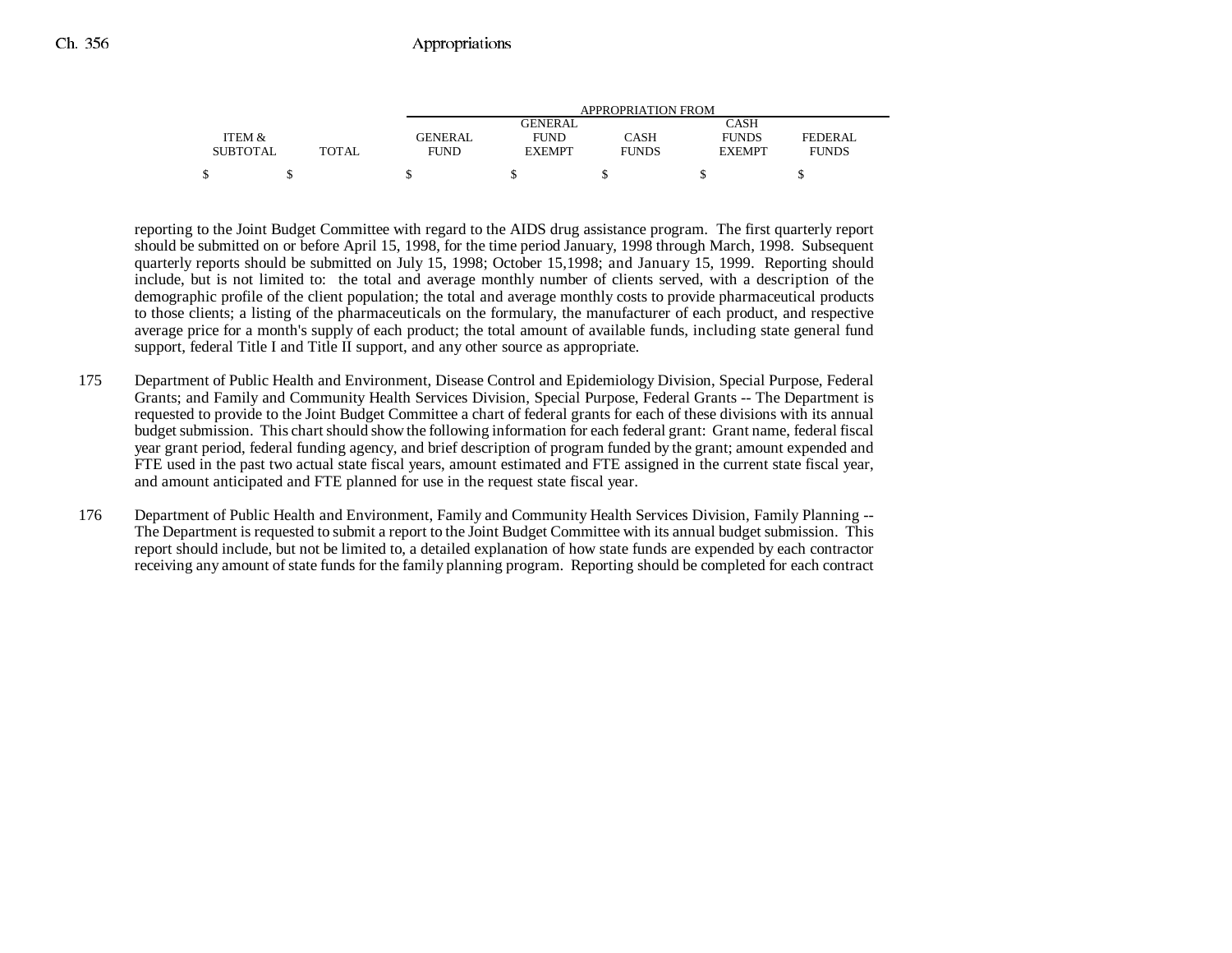organization including public, private, and non-profit organizations, and should itemize expenditures for the previous fiscal year actual amounts, the current fiscal year estimated amounts, and the request fiscal year amounts.

177 (Governor lined through this provision. See L. 98, p. 2196.)

- 178 Department of Public Health and Environment, Family and Community Health Services Division, Special Purpose, Genetics Counseling Program -- The Department is requested to examine the potential for reducing the fee assessed to parents of newborns and credited to the Newborn Screening and Genetics Counseling cash fund. The Department is requested to provide a report which identifies cash and reserve year-end balances for FY 1995-96, FY 1996-97, FY 1997-98, and FY 1998-99. The report should detail the number of births, the amount of the fee charged in each year, the total revenues generated, and the expenditures by Long Bill line item. The report should recommend a strategy for keeping cash revenues at a level necessary to cover costs, without building reserves. This report is requested to be submitted to the Joint Budget Committee on or before August 1, 1998.
- 179 Department of Public Health and Environment, Emergency Medical Services and Prevention Division, Special Purpose, Cancer Prevention Grants -- The General Assembly accepts no obligation to continue funding for these programs when federal funds are no longer available. Any match requirements for these federal grants are to be provided by non-state sources. The Department is responsible for documenting the sources of matching funds, which should be submitted to the Joint Budget Committee annually with the budget request, and which will serve as proof of the required state match for these federal dollars.

**SECTION 2. Appropriation.** In addition to any other appropriation, there is hereby appropriated, to the Department of Public Health and Environment, for the fiscal year beginning July 1, 1997, the sum of seven thousand nine hundred nineteen dollars (\$7,919), or so much thereof as may be necessary, for the payment of overependitures of the Infant Immunization Program line item appropriation contained in Part XVI (10)(B) of section 2 of chapter 310, Session Laws of Colorado 1997, as amended. Such sum shall be from cash funds exempt transferred from the Department of Health Care Policy and Financing, comprised of three thousand seven hundred ninety-nine dollars (\$3,799) from the General Fund and four thousand one hundred twenty dollars (\$4,120) in matching federal funds. In accordance with section 24-75-109(4), Colorado Revised Statutes, all restrictions on funds for the Infant Immunization Program, Special Purpose, Disease Control and Epidemiology Division, Department of Public Health and Environment, for the 1998-99 fiscal year, attributable to the payment of overexpenditures for the 1997-98 fiscal year, shall be released.